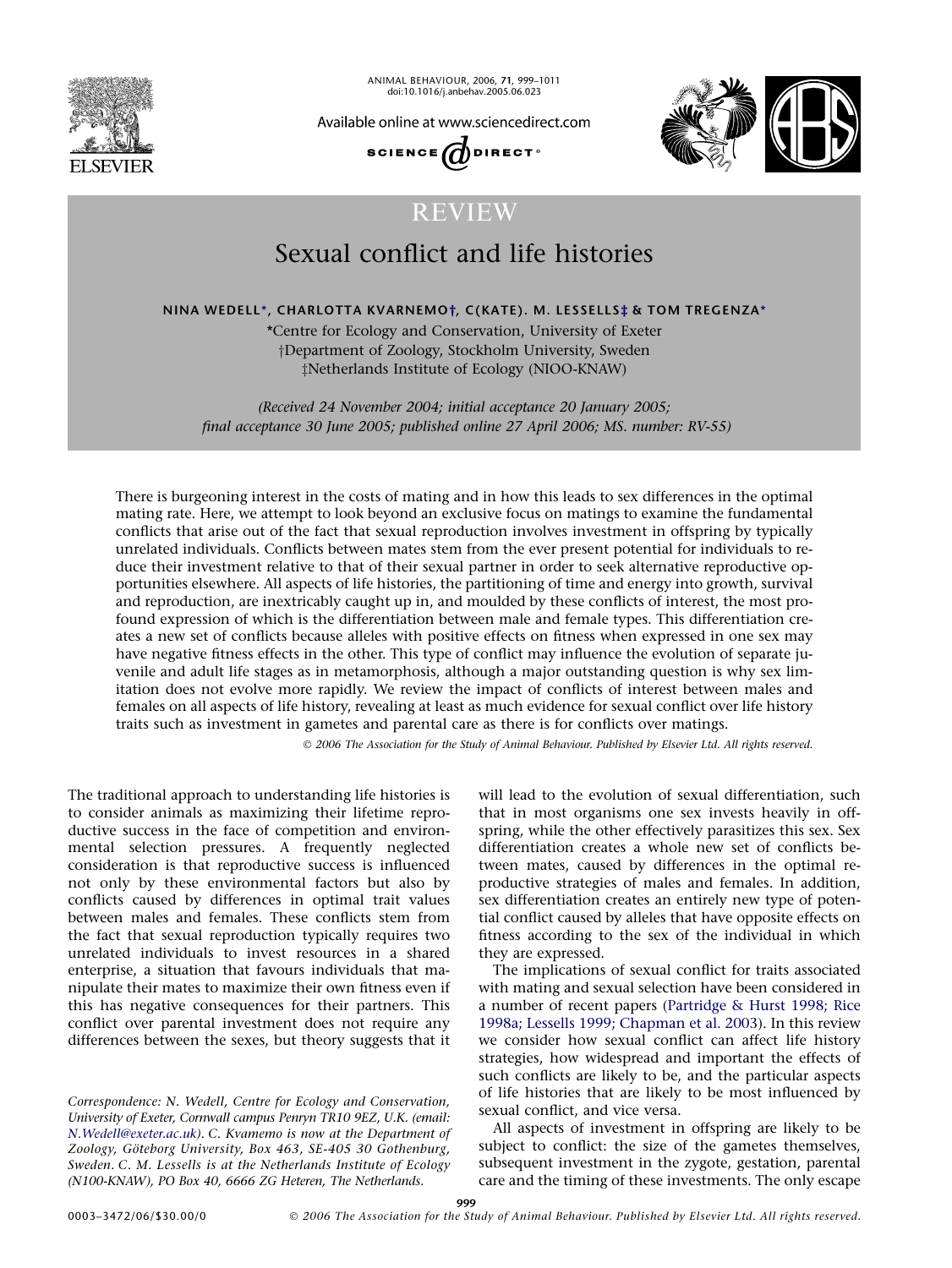from conflict comes in species where monogamy is obligate and lifelong, with no prospect of remating even if one partner dies. If there is any chance that one partner will mate with another individual, sexual conflict begins. The stringency of the monogamy requirement for complete avoidance of conflict is such that we cannot think of any species that might be expected to lack sexual conflict entirely (can you?).

The evolutionary impact of sexual conflict will depend not just on the extent of the potential for conflict over a trait, but also on whether there is genetic variation available for selection and on the costs associated with conflict adaptations. This distinction between potential and actual conflict has been discussed in relation to conflicts of interest in social insects. [Ratnieks & Reeve](#page-11-0) [\(1992\)](#page-11-0) suggested that the extent of actual conflict will depend on the benefit minus the cost of manipulation and countermanipulation, and the effectiveness of countermanipulation. Quantifying these constraints on the evolutionary power of sexual conflict remains a major challenge for the field.

# INTRALOCUS CONFLICT

Intralocus conflict is driven by the differences between the sexes. It can be defined as a situation in which the same allele has opposite effects on the fitness of the two sexes ([Fisher 1930; Lande 1980\)](#page-9-0). Because of the different selection pressures facing males and females, the genes that build a better male may not build a better female ([Rice](#page-11-0) [1996](#page-11-0)). For instance, in humans, a narrow pelvis may be beneficial for males as it is more efficient for locomotion, whereas a broader one may be beneficial for child-bearing females (see [Rice & Chippindale 2001a](#page-11-0)). A new mutation that decreases pelvis width may be selected for when it is carried by males, but selected against when in females. This mutation is under 'sexually antagonistic selection': the direction of selection on an allele differs between the sexes. In general, antagonistic selection acts as a constraint on trait evolution. Even if the trait is favoured in males it will be selected against when expressed in females, so each sex holds back adaptation of the other ([Rice 1984](#page-11-0)). If the benefits of a trait in one sex outweigh the costs in the other and the allele is expressed equally frequently in the two sexes (typically because it is on an autosome) then sexually antagonistic alleles can be favoured by selection and will increase in prevalence ([Rice 1987](#page-11-0)). This creates strong selection pressure for the evolution of sex-limited expression ([Rice 1984\)](#page-11-0), either through the action of modifiers or through translocation of sexually antagonistic alleles to the sex chromosomes. How rapidly such sex limitation can evolve will determine whether intralocus conflict is a relatively unimportant, transient phenomenon or a powerful influence on adaptation. The issue of how difficult it is to evolve sex limitation is a major question facing evolutionary biology. At present, the importance of intralocus conflict in driving evolution remains largely unknown, although studies of Drosophila melanogaster ([Rice 1992, 1998a, b; Gibson et al. 2002](#page-11-0)) suggest that such conflicts are in progress.

#### Sexual Size Dimorphism

Perhaps the most obvious area of intralocus conflict between the sexes is in the type of body to build. Females need a morphology suited to the production of large gametes, and frequently for investing in offspring, whereas males are more commonly involved in competition for mates. Therefore, alleles that produce a fitter male may produce a less fit female. It has been suggested that, in some mammals and birds, benefits of large male size arising from competition among males may generate a corresponding increase in female size ([Fairbairn & Preziosi 1994; Lindenfors 2002\)](#page-9-0), implying a genetic correlation in male and female body size ([Andersson 1994\)](#page-8-0), which is often very high [\(Roff 1997](#page-11-0)). There is evidence in haplorhine primates (tarsiers, monkeys, apes and humans) that male–male competition has promoted the evolution of large male body size and, to a lesser degree, also large female size [\(Lindenfors & Tull](#page-10-0)[berg 1998\)](#page-10-0). The increase in female size does not appear to be explained by selection on females to bear larger offspring.

## Life Cycles

Juveniles of both sexes are likely to maximize their future reproduction by simply pursuing rapid growth while maximizing survival. However, as sexual maturity is approached, the best strategies for maximizing fitness diverge according to the sex of the individual, with males typically having a greater emphasis on achieving fertilizations ([Chippindale et al. 2001; Rice & Chippin](#page-9-0)[dale 2001a, b\)](#page-9-0). This divergence results in greater expression of intralocus conflicts. Hence, it is possible that sexually antagonistic alleles are partly the cause of the delay in expression of sex differences seen in most organisms. Imagine an allele under antagonistic selection in males and females that has a negative effect on one sex regardless of the life stage at which it is expressed and has a positive effect on the fitness of the other sex that increases at sexual maturity. In such a situation, selection will favour a variant of the allele in which expression is delayed until a point at which the benefits it bestows when it is found in one sex outweigh the costs it imposes in the other. Such a scenario appears biologically plausible. For instance, mature males may benefit from larger body size, and it might be easier for them to attain large bodies by growing faster throughout their lives. However, costs to females of more rapid growth might mean that the most successful growth allele is one that has delayed expression in both sexes leading to exaggerated differences between juveniles and mature individuals. It is possible that sexual conflict may have influenced the evolution of metamorphosis, which sharply delimits juvenile and adult phases. If so, we would predict that species with metamorphosis may be characterized by larger degrees of sexual dimorphism than those without (although whether sufficient numbers of phylogenetically independent contrasts are available is questionable).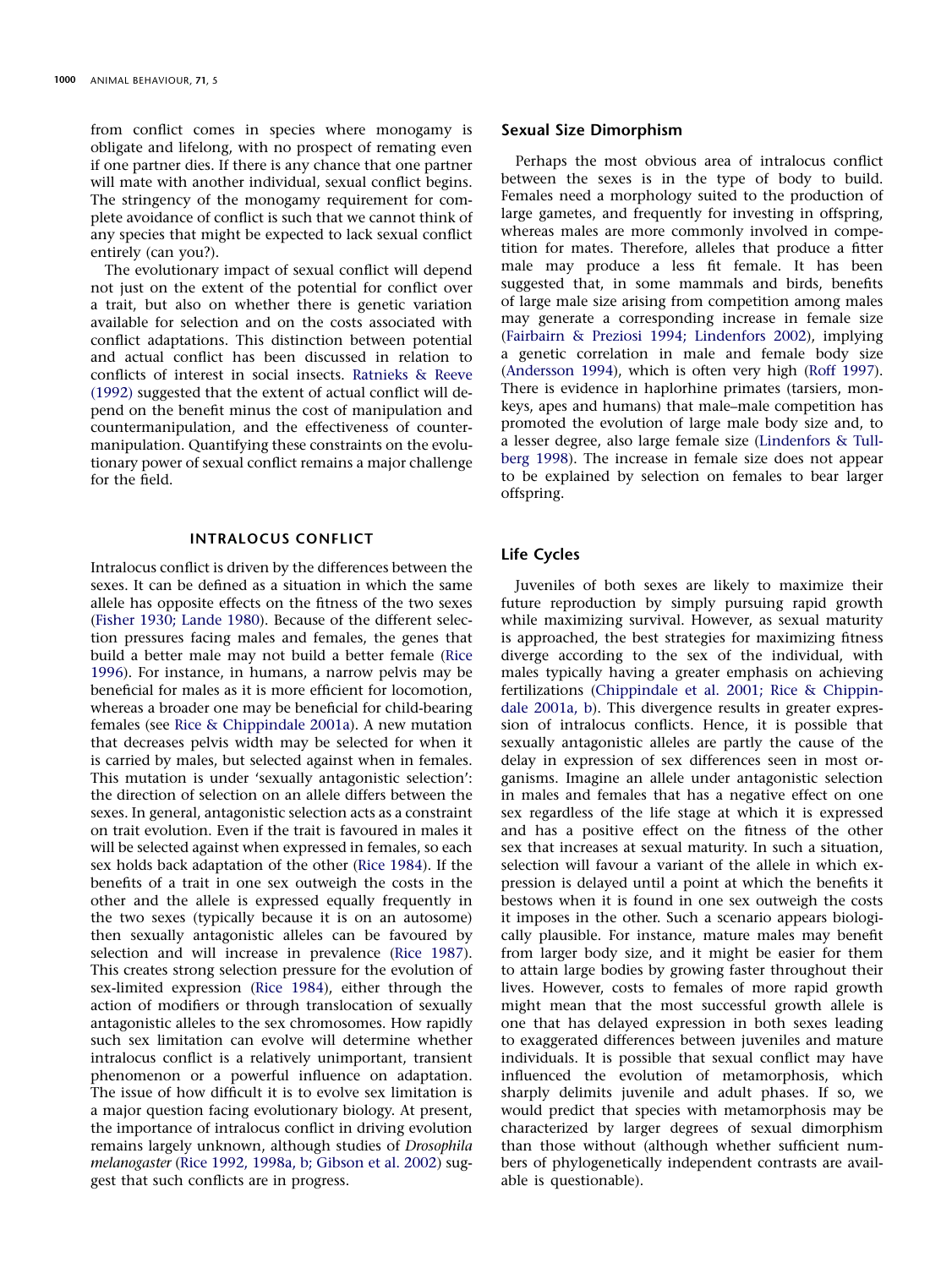#### INTERLOCUS CONFLICTS

In contrast with intralocus conflicts, which can be resolved through the evolution of sex-limited expression, sexual reproduction creates a constant selection pressure in favour of genotypes that increase an individual's ability to exploit its mates. Sexual reproduction involves two individuals that have no genetic interest in each other, but produce offspring sharing their genes. It therefore pays an individual 'A' to get its mate 'B' to invest as much as possible in A's offspring, regardless of the cost to B in terms of B's other offspring [\(Lessells 1999](#page-10-0)). Furthermore, mates may not have the same optima in respect of other aspects of offspring production, such as the sex ratio of the brood, resulting in selection on each sex to modify these traits in its own favour. This situation has been termed interlocus conflict. Interlocus conflict does not require there to be any differences between the sexes, but tends to lead evolutionarily to one sex investing less in each gamete while the other sex invests more [\(Parker](#page-10-0) [et al. 1972; Parker 1978\)](#page-10-0). The sexes are broadly defined by this difference: eggs are large and sperm small. Female reproductive success is therefore generally limited by resources invested in reproduction, whereas male reproductive success is strongly influenced by number of mating partners [\(Bateman 1948\)](#page-9-0). This creates an asymmetry between the sexes with wide-ranging implications for the evolution of life histories.

### Conflicts over Mating Events

The best-documented examples of sexual conflict are over whether or not to mate. These conflicts are of two types: over whether an individual will benefit from an additional mating (males typically have a higher optimal mating frequency than females) and, second, over whether an individual will benefit from mating with a particular member of the opposite sex (males typically are less choosy than females about mates). Although it has been recognized that females often gain benefits from mating with multiple males (reviewed in [Arnqvist & Nils](#page-8-0)[son 2000; Knight 2002; Hosken & Stockley 2003\)](#page-8-0), males typically have more to gain from inseminating additional females [\(Bateman 1948](#page-9-0)). The observation that males tend to have a higher optimal mating rate than females has been confirmed by various experimental studies [\(Arnqvist](#page-8-0) [& Nilsson 2000\)](#page-8-0). Nevertheless, because males typically do not have the opportunity to mate with very large numbers of females, and ultimately are constrained to have the same average mating rate as females, they are adapted to a lower mating rate than their theoretical maximum. This means that the results of experiments in which mating rates are manipulated and the reproductive success of males and females is measured need to be treated with caution. Studies that allow mating rate to evolve may prove more revealing if we are interested in the size of the potential conflict over mating rate. Males cannot increase their reproductive success indefinitely, as matings involve considerable costs, particularly in terms of ejaculate production (reviewed in [Wedell et al. 2002\)](#page-12-0). Hence,

studies on conflicts over whether a particular mating is beneficial can find either the male or the female likely to benefit or suffer from a particular mating.

Females are expected to resist mating attempts by males frequently, because of the costs imposed by the copulation itself and because females may wish to use precopulatory mate choice to determine the paternity of their offspring. Costs associated with copulations include time, energy, risk of disease transmission, injuries, exposure to predation and negative effects of males' attempts to reduce females' subsequent mating rate (e.g. [Magnhagen 1991;](#page-10-0) [Chapman et al. 1995; Rice 1996; Watson et al. 1998;](#page-10-0) [McLain & Pratt 1999; Jormalainen et al. 2001](#page-10-0)). To secure matings, males can use one of five strategies: (1) provide genetic benefits to offspring that outweigh the costs of the mating; (2) provide females or offspring with direct benefits that outweigh the costs of the mating; (3) exploit sensory biases in females such that females mate with a male even though the costs of doing so outweigh the benefits; (4) impose large costs on resisting females so that it is less costly for them to mate than to resist; (5) physically force females to mate.

Strategy 1 differs from the others because it is based on genetic benefits to offspring rather than direct benefits to the female; conferring such benefits does not impose any cost on the male. Strategies 1 and 2 include some situations where a mating is mutually beneficial, although there will continually be selection to minimize the size of the costs to males of providing direct benefits to females. There are numerous examples of males providing females with food gifts at mating. For example, males of many insects provide nutrients in the ejaculate, resulting in increased female reproductive output [\(Vahed 1998\)](#page-11-0). Male contributions may take the form of paternal care, and exclusive male care may have evolved both in arthropods ([Tallamy 2000](#page-11-0)) and in territorial fish [\(Ah-King 2003\)](#page-8-0) because females prefer males that care and thus caring males gain increased mating success. In some instances, male investment in reproduction exceeds that of females (e.g. [Simmons 1992](#page-11-0)), resulting in sex role reversal and even male mate choice (e.g. [Berglund & Rosenqvist 2003; LeBas](#page-9-0) [et al. 2003](#page-9-0)).

Conflict over mating can lead to males coercing females into mating. This coercion can be divided into three types (3–5 above). In strategy 3, males seduce females into matings that reduce fitness. This creates an evolutionarily unstable situation because females can improve their fitness if they avoid seduction, and such avoidance is not inherently costly. The persistence of male seduction is likely to indicate constraints on female sensory systems rather than a balance between male and female costs and benefits. Persuasive evidence comes from observations such as those of the Glandulocaudine tetra fish in which females are attracted by an extension of the gill cover that has been modified to resemble a prey item and which the male twitches to enhance this appearance (discussed by [Arnqvist & Rowe 2005\)](#page-9-0).

In strategy 4, males make it less costly for females to mate than to resist. Hence, females are making an optimal decision by mating and, unlike strategy 3, this situation is not inherently unstable. Females are under selection to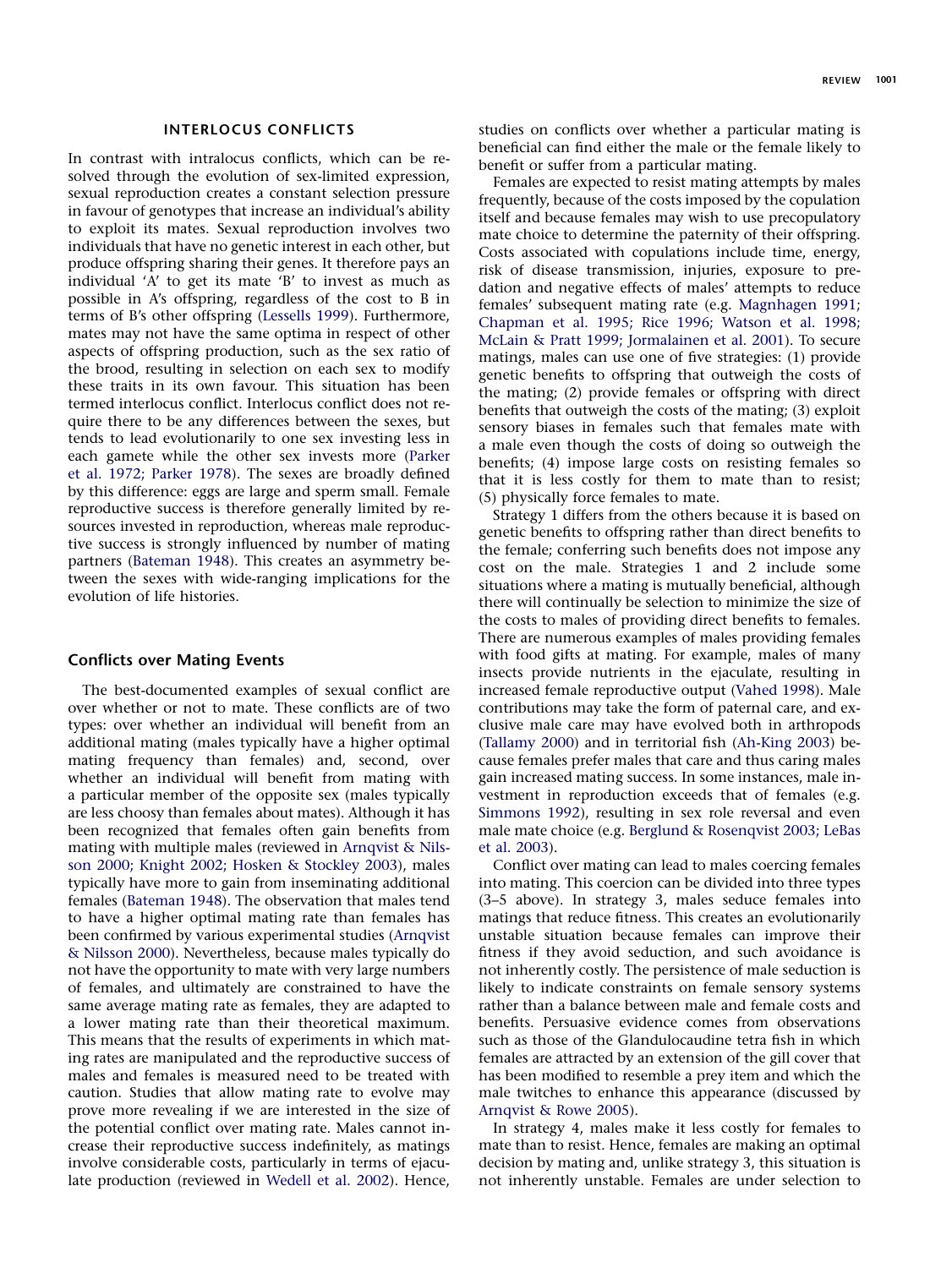evolve adaptations that allow them to avoid the costs associated with refusing to mate, so we expect a coevolutionary process between males and females. Strategy 5, physically forcing females to mate, differs from strategy 4 because strategy 4 allows females to make state-dependent strategic decisions whether to mate or not. To illustrate: if you are accosted by a robber who demands your purse, you can make a strategic decision whether to hand it over or risk an assault according to your assessment of the value of the purse and how dangerous any assault might be, but if you are knocked unconscious and your purse is stolen no strategic decisions are possible. Hence, strategy 4 will tend to lead to more dynamic coevolutionary situations particularly where there is a cost to males of imposing costs on females.

To determine whether females are making strategic decisions about matings or are being unavoidably physically coerced requires studies that can reveal females avoiding matings when they are more costly or less beneficial. Female water striders suffer costs of mating (reviewed in [Rowe et al. 1994; Arnqvist 1997](#page-11-0)), but dislodging a male is also costly ([Watson et al. 1998](#page-12-0)), and it does not pay to resist when males are abundant. Accordingly, females are less reluctant to mate at malebiased operational sex ratios, thereby avoiding being harassed by other males ([Arnqvist 1992\)](#page-8-0). Sex ratio variation generates large intraspecific variation in mating behaviours across species of water strider ([Rowe &](#page-11-0) [Arnqvist 2002](#page-11-0)). Furthermore, males have grasping structures and females of some species possess antigrasping structures, which are used during premating struggles ([Arnqvist & Rowe 1995\)](#page-8-0). Conflict over mating has promoted coevolution of grasping and antigrasping structures, and across species the levels of male and female armaments are closely correlated [\(Arnqvist & Rowe](#page-8-0) [2002a, b\)](#page-8-0). In species where males guard females before mating, conflict may arise over guarding duration. In the marine isopod, Idotea baltica, females are sexually receptive for only a brief period after moulting and males guard unreceptive females before copulation. There is conflict over the guarding duration because males try to initiate pairings at an earlier stage than is optimal for females. Experiments show that the conflict is mainly resolved in the female's interest, but females pay a cost for resisting in terms of smaller eggs, which results in smaller and less fit offspring ([Jormalainen & Merilaita](#page-10-0) [1995; Jormalainen et al. 2001](#page-10-0)). Thus, early guarding by males can evidently be selected for despite reduced female reproductive success, a fitness cost that males share with their females [\(Jormalainen et al. 2001](#page-10-0)).

In other cases, males use more drastic means to improve their mating success. Males may kill and sometimes cannibalize the offspring of females to increase the likelihood that females will become receptive and mate [\(Elgar](#page-9-0) [& Crespi 1992; Schneider & Lubin 1996, 1997\)](#page-9-0). This has been documented in several taxa, including arachnids, rodents, lions and primates ([Hiraiwa-Hasegawa 1988;](#page-9-0) [Elwood 1992; Pusey & Packer 1994; Schneider & Lubin](#page-9-0) [1996](#page-9-0)). In the spider, Stegodyphus lineatus, as a countermeasure to male infanticide, females reduce the risk of losing eggs by extending the time between mating and

oviposition [\(Schneider 1999\)](#page-11-0), with the length of the delay before oviposition varying according to the risk of infanticide.

## Conflicts over Remating

Closely related to the conflict over whether or not to mate is the issue of how soon after a mating either partner remates with a different individual. Generally, the focus of this conflict is over how soon the female remates, since this will generally reduce paternity of the previously mating male. However, there are also situations where the female may benefit from preventing the male from mating with other females since this may lead to him dividing his future investment between a larger number of offspring. This type of conflict has been demonstrated in several species of birds and in fish, with examples of females preventing their partner from attracting a new female by aggressive behaviours towards new females (e.g. [Veiga 1990; Sandell & Smith 1996; Sandell 1998; Kokita &](#page-12-0) [Nakazono 2001\)](#page-12-0), and even destroying the young of rival females ([Veiga 1993; Hansson et al. 1997\)](#page-12-0).

More commonly, the male has more to gain by reducing female remating rate, and males have evolved numerous adaptations to reduce female receptivity and increase their fertilization success, often at a cost to females ([Stockley](#page-11-0) [1997; Chapman 2001; Chapman et al. 2003\)](#page-11-0). There are a few polyandrous species where the first male to mate gains a greater share of paternity than subsequent males ([Birkhead & Møller 1998; Simmons 2001\)](#page-9-0). However, examples of such first-male sperm precedence are rare (presumably because they tend to evolve rapidly towards monandry, and hence can no longer be detected).

In the majority of species where females store sperm, the last male to mate gains the greatest share of fertilizations ([Birkhead & Møller 1998; Simmons 2001\)](#page-9-0). There is no qualitative difference between first- and last-male sperm precedence, but greater last-male precedence creates greater selection on males to mate frequently and to attempt to prevent females from remating even if it adversely affects the overall reproductive success of the female [\(Rice 1996; Johnstone & Keller 2000; Jormalainen](#page-11-0) [et al. 2001\)](#page-11-0). There is ample evidence of male adaptations to sperm competition [\(Stockley 1997; Birkhead & Møller](#page-11-0) [1998](#page-11-0)), notably the very large number of sperm commonly found in a single ejaculate. In many insects, males transfer factors in the ejaculate that manipulate female reproductive physiology to increase their reproductive success [\(Gil](#page-9-0)[lott 2003](#page-9-0)). For example, *D. melanogaster* males transfer a cocktail of over 80 different seminal peptides that manipulate female reproductive physiology resulting in higher reproductive success [\(Chapman 2001; Wolfner](#page-9-0) [2002; Kubli 2003\)](#page-9-0). Concurrently, these manipulations are costly to females, reducing their longevity ([Chapman](#page-9-0) [et al. 1995; Rice 1996\)](#page-9-0).

In the most extreme scenario, rather than females being harmed as a side-effect of male manipulation (which may be disadvantageous to the male as well), males might deliberately injure females in such a way that future copulations become more costly [\(Constantz 1984](#page-9-0)). This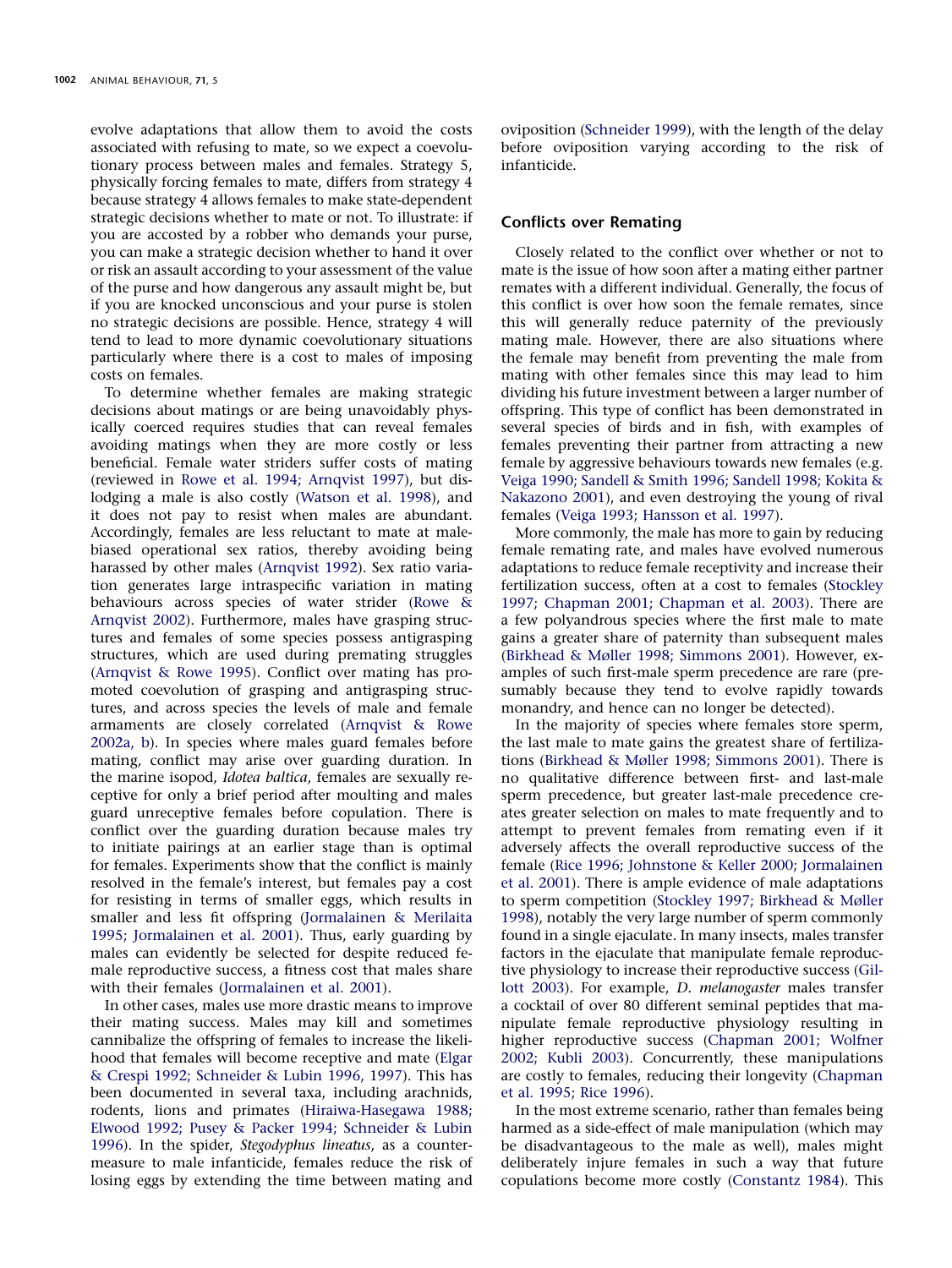adaptive harm hypothesis [\(Morrow et al. 2003](#page-10-0)) suggests that it is the reduction in survival of the female that the damage causes that is the primary effect, and that this invokes consequences that increase male fitness ([Michiels](#page-10-0) [1998; Lessells 1999; Johnstone & Keller 2000\)](#page-10-0). In particular, females may make a terminal investment in oviposition in response to increased risk of mortality. Although such a scenario is theoretically possible [\(Johnstone &](#page-10-0) [Keller 2000; Lessells 2005](#page-10-0)), theory suggests that costs need to escalate over subsequent matings for such a situation to evolve.

Examples of the spectrum of male strategies to delay or prevent a female remating or to accelerate her rate of investment in those offspring that are more likely to be sired by the male are numerous. Males of several insects pass nutrients, so called 'nuptial gifts', to females at mating ([Thornhill 1976; Boggs & Gilbert 1979; Gwynne](#page-11-0) [1983; Vahed 1998\)](#page-11-0). A large gift not only enhances female fecundity, longevity and offspring fitness, but also gives more time for ejaculate transfer and/or a longer interval before the female remates, which improves the chances that the male becomes the father of the offspring [\(Sim](#page-11-0)[mons & Gwynne 1991; Wedell 1991, 1994; Wiklund](#page-11-0) [et al. 1993; Simmons 1995](#page-11-0)).

Other male adaptations that reduce female remating propensity include physical interventions by males. In some species, males directly punish unfaithful females. For example, in shrikes, Larus minor, males appear to reduce the incidence of female extrapair behaviour by physically retaliating against unfaithful females [\(Valera et al.](#page-12-0) [2003](#page-12-0)). In other species, males guard their mates or physically prevent them from remating through the use of mating plugs (e.g [Baer & Schmid-Hempel 1999; Baer et al.](#page-9-0) [2001; Moore et al. 2001; Montrose et al. 2004](#page-9-0)). Male bruchid beetles, Callosobruchus maculatus, have sclerotized spines on the tip of their intromittent organ [\(Crudgington](#page-9-0) [& Siva-Jothy 2000](#page-9-0)). Unlike spines in odonates ([Waage](#page-12-0) [1979](#page-12-0)), these spines do not remove any sperm, but damage the female's reproductive tract, possibly to postpone female remating and hence increase the male's paternity. Females have evolved a counteradaptation, kicking the copulating male, which reduces the damage by shortening the duration of copulation ([Crudgington & Siva-Jothy](#page-9-0) [2000](#page-9-0)). Similarly, male bed bugs, Cimex lectularius, damage females by piercing their body wall with their intromittent organ during insemination ([Morrow & Arnqvist 2003\)](#page-10-0). Again, females have evolved a counteradaptation to this antagonistic male trait [\(Morrow & Arnqvist 2003; Rein](#page-10-0)[hardt et al. 2003\)](#page-10-0).

As well as attempting to manipulate female mating rate, males are under selection to increase the proportion of the female's offspring that result from fertilizations by their sperm. This can be advantageous to females if males successful in sperm competition are of higher genetic quality, as seems to be the case in yellow dung flies, Scatophaga stercoraria [\(Hosken et al. 2003a](#page-9-0)). However, manipulation by males can create a conflict of interests since male adaptations to increase the competitive success of sperm may be directly detrimental to females (e.g. [Stockley](#page-11-0) [1997](#page-11-0)), and will tend to reduce the control that females have over paternity. All adaptations of males to increase

their share of paternity are potentially in conflict with female interests because choice over paternity is taken away from the female. Females have evolved counteradaptations to male attempts to manipulate paternity. Female postcopulatory choice occurs when multiply mated females are able to influence which male's sperm is used for fertilization ([Eberhard 1996\)](#page-9-0). For example, in the yellow dung fly, females have multiple sperm storage organs, making it possible for a female to store sperm from different males separately [\(Hellriegel & Bernasconi 2000\)](#page-9-0). The optimal father for a female's offspring depends on whether she oviposits on a dung pat in a sunny location or not, and females use sperm from their previous mates according to the position of the dung pat ([Ward et al.](#page-12-0) [2002](#page-12-0)).

The question of whether to remate or not is related to the key life history decision of whether to devote all reproductive effort to a single period (semelparity) or to spread it over multiple events (iteroparity). Males are expected to be continuously exerting pressure on females to put more effort into current reproduction, making sexual conflict a potentially important force in the evolution of female semelparity ([Lessells 2005\)](#page-10-0).

## GAMETE SIZE

The fundamental level of sexual conflict is over gamete size. Indeed, it seems likely that the evolution of the fundamental difference between the genders has evolved as a result of a conflict over gamete investment. Parker and colleagues' [\(Parker et al. 1972; Parker 1978; Bulmer &](#page-10-0) [Parker 2002](#page-10-0)) models reveal that conflict between undifferentiated parents over gamete size can lead to evolution of gamete dimorphism and subsequently to disassortative mating between large and small gametes. Given a fixed quantity of resource for gamete production, production of more gametes can happen only at the expense of gamete size: parents producing large gametes have the advantage of zygotes with high fitness, and parents producing small gametes have the advantage of numerous gametes, which are effectively parasites on the larger gametes. When the fitness of the zygote depends strongly on its size, disruptive selection for gamete size can result. This may especially be the case in organisms with extensive growth between the zygote and adult stage, and the resultant prediction that selection for anisogamy is stronger in such organisms is supported in green algae, with species that are larger as adults having bigger eggs and a greater degree of gamete dimorphism ([Randerson & Hurst 2001](#page-11-0)).

Once gametes are size dimorphic (anisogamy), there is a conflict between the gametes over fusion partners since both small and large gametes do better when fusing with large gametes. Small gametes have won this evolutionary conflict. Possible reasons for this include: (1) stronger selection on small gametes to mate disassortatively since they have much to gain; (2) lack of suitable fusion partners for mutant ova that could fuse only with other ova (since individuals producing such ova will face competition with the vastly more numerous sperm); and (3) the costs for larger gametes of maintaining the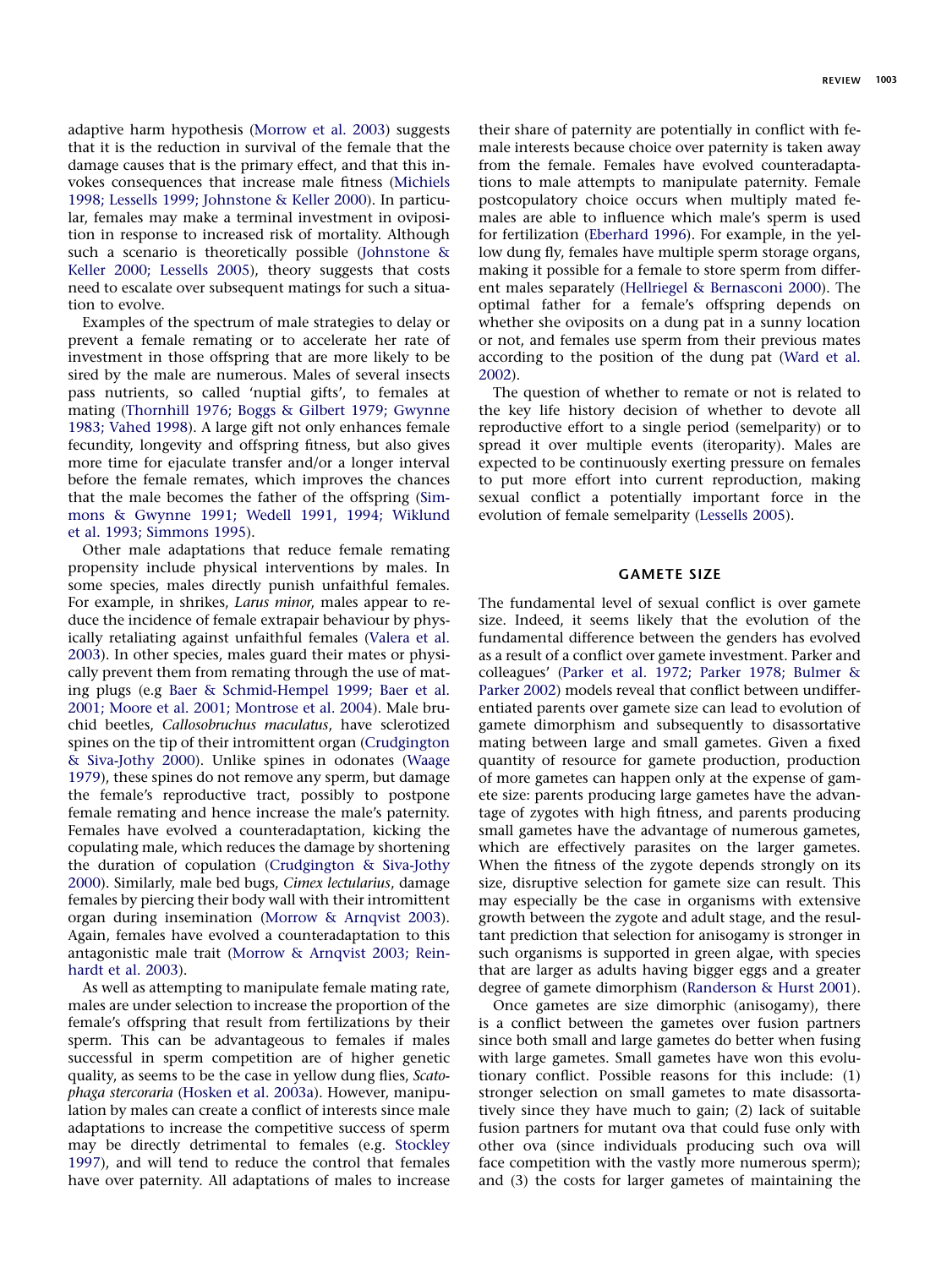mobility necessary for fusion with other large gametes exceeding the benefits of such large–large gamete fusions.

There are alternative theories for the evolution of the sexes involving intragenomic rather than parental conflict as the main selection pressure for the evolution of two mating types (e.g. [Cosmides & Tooby 1981; Hurst 1990,](#page-9-0) [1992; Law & Hutson 1992; Randerson & Hurst 1999](#page-9-0)). However, these theories do not rule out parental conflict as the major selection pressure responsible for the evolution and maintenance of anisogamy.

#### REPRODUCTIVE RATES

Although both sexes potentially gain fitness through reproduction, sexual conflict may occur over reproductive rates. Females are, of course, the mother of any offspring that they produce over their entire life span, whereas a male's paternity is reduced when the female remates, except when there is complete first-male sperm precedence. As a result, males are usually selected to manipulate females into investing more in the period when they can father the female's offspring, even if the female could achieve greater overall reproductive output by investing at a lower rate over a longer period.

The best example to date of male manipulation reducing female lifetime reproductive success is the use of accessory gland proteins in D. melanogaster ([Chapman](#page-9-0) [2001; Wolfner 2002](#page-9-0)). In this species, male ejaculates increase male fertilization success by manipulating female reproductive physiology and, presumably as a side-effect, reduce female life span ([Chapman et al. 1995\)](#page-9-0).

An alternative explanation for this reduction in female life span is that, by imposing a high cost of mating on females in species that breed repeatedly, males can lower the females' residual reproductive value, thereby promoting an increased investment in current reproduction ([Constantz 1984; Lessells 1999, 2005; Crudgington &](#page-9-0) [Siva-Jothy 2000](#page-9-0)). In simultaneous hermaphrodites, for example, costly sperm injection may have evolved to manipulate the partner into increasing its investment in the current reproductive event ([Michiels 1998\)](#page-10-0). The same explanation could apply in other species that increase oviposition rate after harmful matings, including guppies, Poeciliidae ([Constantz 1984](#page-9-0)), bruchid beetles ([Crudg](#page-9-0)[ington & Siva-Jothy 2000](#page-9-0)), bed bugs [\(Stutt & Siva-Jothy](#page-11-0) [2001\)](#page-11-0) and dung flies, Sepsis cynipsea ([Hosken et al. 2003b](#page-9-0)).

The above arguments were formulated chiefly for species where the female makes the major investment in offspring, including whatever parental care is provided. However, sexual conflict over reproductive rates may also occur in species with biparental care. Mathematical models for the evolutionarily stable amount of parental investment by male and female parents suggest that in some situations the resultant fitness of male and female parents may be maximized at different family sizes ([Houston & Davies 1985](#page-10-0)), creating sexual conflict over family size. Females presumably have immediate control over the family size produced, but males could then reduce family size to their optimum by destroying eggs or offspring. Such infanticide is not widely reported in

species with biparental care, but may occur in some fish or frogs with paternal care.

### GESTATION AND GENOMIC IMPRINTING

In species where the female continues to invest in the zygote after fertilization, conflicts of interest between males and females can be mediated by the manipulation of gene expression in the offspring by either parent. Genes that are otherwise identical can vary in their expression according to the parent from which they are inherited. This process, known as genomic imprinting, has been shown in a wide range of taxa including plants, fungi, insects and mammals ([Lloyd 2000](#page-10-0)), and appears to be caused by changes in DNA methylation affecting allelic dominance [\(Monk et al. 1987; Sanford et al. 1987](#page-10-0)). Autosomal imprinted genes increase embryo growth and size in mice, Mus musculus, when inherited from the father, but decrease growth and size when inherited from the mother ([Mochizuki et al. 1996](#page-10-0)). Imprinting can be explained in terms of sexual conflict because an embryo's paternally derived genes will typically not be related to the mother and so will be under selection to secure a greater proportion of the female's resources than it is optimal for her to provide [\(Haig & Westoby 1989; Moore & Haig](#page-9-0) [1991; Lessells & Parker 1999](#page-9-0)). This effect is driven by the fact that each offspring is in competition for maternal resources with its siblings and half siblings, present and future. Estimates of the number of imprinted genes in mammals vary widely, with more than 70 identified in mammals [\(Murphy & Jirtle 2003\)](#page-10-0). In mice and humans a disproportionate number of these involve placental and juvenile growth ([Barlow 1995](#page-9-0)), and thus act in the period when females are continuing to invest in offspring. Theoretical models of the evolution of imprinting suggest that a placental hormone that increases resources available to offspring will evolve to full expression when paternally inherited and to zero expression when maternally inherited ([Haig 1996\)](#page-9-0). In addition, mathematical models show that imprinting does not evolve in strictly monogamous situations, but can occur with even low levels of multiple paternity (e.g. [Mochizuki et al. 1996; Spencer](#page-10-0) [et al. 1998; Hurst 1999; Spencer 2000\)](#page-10-0).

Differences in costs and benefits of parental investment to males, females and their offspring result in conflict. This conflict can be influenced by genes expressed in mothers as well as maternal and paternal genes expressed in offspring (genomic imprinting). In mice, there is evidence of antagonistic coadaptation between the sexes over offspring investment ([Hager & Johnstone 2003\)](#page-9-0). The extent of investment provided by mothers, including litter size, is influenced by paternal genotype (strain). The mechanism by which paternal genes influence litter size is not clear but may be caused by paternally derived imprinted genes in embryos affecting the likelihood of embryo resorption. Bigger litters also enjoy greater maternal investment after birth (despite birth weight of individual pups being negatively related to litter size). However, female genotype also influences postnatal provisioning: females from the strain whose males provoke females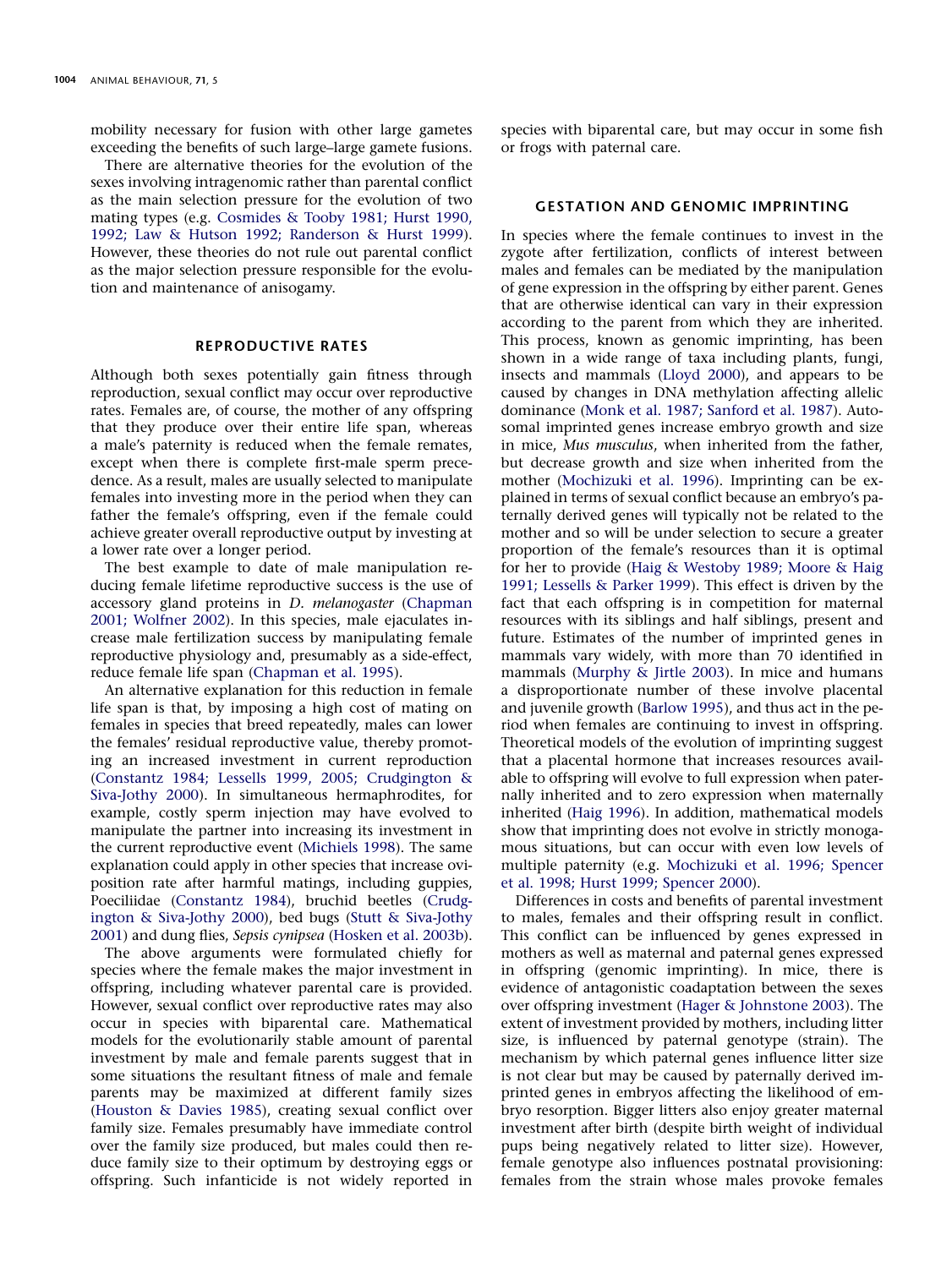into producing larger litters provide fewer resources. Thus females appear to adjust their postnatal provisioning to balance the negative effects of increased litter size on their fitness ([Hager & Johnstone 2003](#page-9-0)). It has been argued that paternal imprinting will be more common than maternal imprinting because mothers can influence their investment directly, whereas fathers cannot, and because actual levels of maternal investment will tend to be further from the paternal optimum creating stronger selection on males [\(Burt & Trivers 1998\)](#page-9-0).

Female lactation is an extension of female investment beyond gestation and tends to be energetically even more costly [\(Cameron 1998; Dufour & Sauther 2002\)](#page-9-0). Indiscriminate nursing of related and unrelated offspring in communally nesting mammals may reflect a sexual conflict that has been won by the males ([Roulin & Hager](#page-11-0) [2003](#page-11-0)). Roulin & Hager argued that polygynous males benefit if all the females in their communal nest nurse indiscriminately (although they do not say why, this may be a more efficient system), whereas females would benefit from preferentially nursing their own young, resulting in selection for paternally derived genes that suppress kin recognition during lactation.

## PARENTAL CARE

Conflicts over investment in offspring are particularly apparent when both parents continue to care for young after birth. Investment in parental care, such as protection and feeding of young, reduces future reproductive success ([Trivers 1972; Clutton-Brock 1991](#page-11-0)). While these costs of parental care are generally paid separately by each parent, the benefits of care are accrued by both parents, regardless of who provides the care. As a result, each parent's fitness is maximized by the other parent doing most of the work, putting pressure on parents to restrict the amount or duration of investment in the current family. This restriction will often reduce the inclusive fitness of the partner either because it will have less-fit offspring or because it has to invest more of its own resources in the offspring.

Conflict over parental care rarely appears to be resolved through manipulation or coercion. Instead, each parent controls its own level of care. Mathematical models suggest that this will lead to evolutionarily stable biparental care when selection favours incomplete compensation of any change in care by the other parent ([Houston](#page-10-0) [& Davies 1985](#page-10-0)). Such undercompensation has been shown in experiments on wild birds where one parent was temporarily handicapped or removed ([Wright & Cut](#page-12-0)[hill 1989; Markman et al. 1995, 1996\)](#page-12-0). The unmanipulated parent increased its work rate, but did not fully compensate for the decrease in, or absence of, the other parent's care, and the chicks gained less weight. In these experiments brood size was not altered, but a recent experiment on zebra finches, Taeniopygia guttuta, investigated the level of care provided by females caring for half the brood alone compared with the whole brood together with the male [\(Royle et al. 2002](#page-11-0)). Models like that of [Hous](#page-10-0)[ton & Davies \(1985\)](#page-10-0) predict an unchanged level of care per offspring [\(Lessells 2002\)](#page-10-0), but intriguingly single mothers

provided more care per offspring (resulting in more attractive sons) and incurred a greater cost to themselves. This may come about because parents 'negotiate' on a behavioural timescale over the level of parental care. Such negotiation lays each parent open to exploitation by the other, and the predicted consequence of negotiation rules that reduced exploitability is a lower level of care, and greater sexual conflict, than predicted by Houston & Davies ([McNamara et al. 1999, 2003\)](#page-10-0).

Life history theory predicts that reproductive effort will increase with increasing age, because there is less future reproduction for which to save resources [\(Roff 1992](#page-11-0)). In particular, towards the end of life, individuals often make a terminal investment, that is, increase their effort in current reproduction. This has been found, for example, among old female collared flycatchers, Ficedula albicollis, which feed their young at higher rates and lose more weight than do middle-aged females (Pärt et al. 1992). However, the influence on the young is low, which may be the result of sexual conflict over parental care. Old females may have no option but to invest heavily in their current brood, since they cannot expect a further breeding season. Younger males can then exploit their older mates by reducing their own investment (Pärt et al. 1992).

Conflict over offspring care can sometimes lead to one of the parents abandoning parental care altogether. The parent left 'holding the baby' has to decide whether to abandon or continue to invest in the offspring. This situation parallels the one leading to the evolution of anisogamy: as one sex invests less and less, it can pay the other to invest more and more. Because either sex has the option to abandon its mate and brood, males sometimes take over the sole parental responsibilities. Parents may attempt to deceive one another, as in penduline tits, Remiz pendulinus, where females attempt to conceal their eggs until the entire brood has been laid so that they can abandon them to the care of the male [\(Valera et al. 1997\)](#page-12-0).

Other female strategies to extract more paternal care include obscuring the paternity of their offspring, for example through concealed ovulation in mammals and polyandry in birds and mammals. This has several benefits. In species where males commonly commit infanticide as a means of bringing the female into oestrus (e.g. primates and carnivores) this may be one way of reducing such risks ([Hausfater & Hrdy 1984; Packer & Pusey 1984](#page-9-0)). By mating with several males, female birds may also extract more parental care by recruiting more males to care for their young [\(Davies 1992](#page-9-0)). Conversely, females may gain by concealing extrapair paternity of offspring because males may provide care in relation to their paternity ([Westneat & Sherman 1993; Sheldon 2002](#page-12-0)). The reverse scenario also exists, with females rewarding a male that provides a lot of care to her first brood with a higher paternity share in the second [\(Freeman-Gallant 1996\)](#page-9-0).

Because males can father several sets of offspring at the same time, conflicts arise because fathers may divide their parental effort between several females to the detriment of them all. In polyterritorial birds, males often pair up with a secondary female while the first female is incubating the male's first clutch (e.g. [Alatalo & Lundberg 1984; Slagsvold](#page-8-0) [et al. 1992; Smith & Sandell 1998; Stenius 2001](#page-8-0)). Males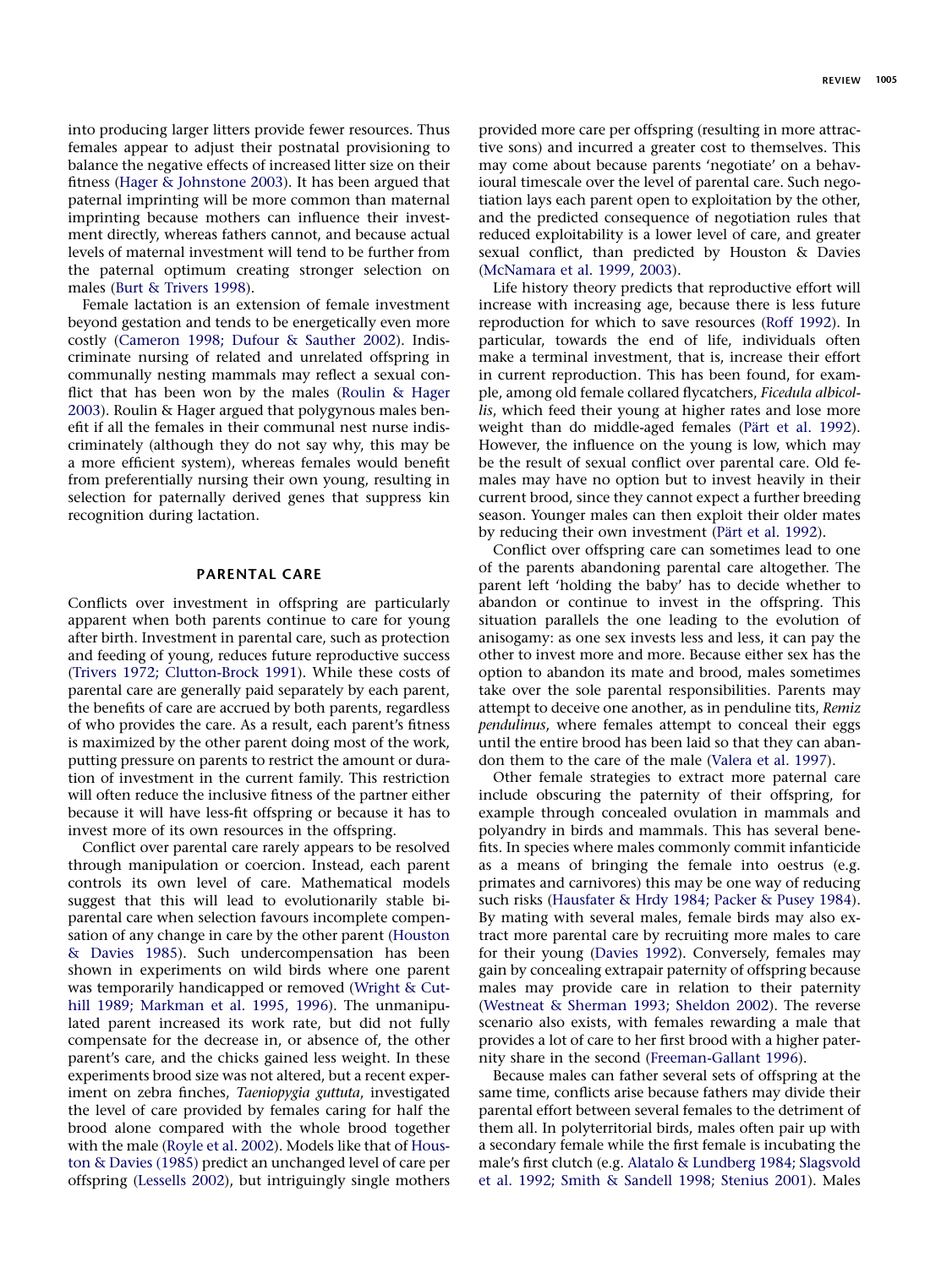may try to hide their mating status by moving away from the first territory before attracting a second mate ([Alatalo](#page-8-0) [& Lundberg 1984](#page-8-0)). This is not in the interest of either of the females, because they have to carry most of the load of rearing the young, as the male is dividing his time between two nests. The cost to females of polyterritoriality can also be in terms of increased predation risk. In the wood warbler, Phylloscopus sibilatrix, the male sings to indicate to the incubating female that there are no egg predators in the vicinity. This informs the female when it is safe to leave the nest to feed, a benefit that is reduced when the male has to divide his time between two nests ([Stenius 2001](#page-11-0)).

Females are not passive victims of male promiscuity. For example, in house sparrows, Passer domesticus, secondary females will kill the first female's young, thereby removing competition and achieving greater male care ([Veiga 1990](#page-12-0)). Similarly, European starling, Sturnus vulgaris, females can be so aggressive towards the secondary female that they effectively prevent her from breeding, ensuring a monogamous pairing with the male [\(Sandell & Smith 1996; San](#page-11-0)[dell 1998](#page-11-0)). Among insects, female burying beetles, Nicrophorus defodiens, provide an example of how females can reduce male promiscuity. A female that has secured a carcass larger than is needed for her own young adopts various behaviours to reduce the male's pheromone production, reducing his chances of attracting a second female to the carcass ([Eggert & Sakaluk 1995\)](#page-9-0).

Extreme conflicts over parental care can occur when one partner not only fails to provide care for offspring, but also harms them to increase its own future reproductive success. In many species of paternally caring fish, the guarding male may eat some or all of the eggs in his nest ([FitzGerald 1992; Manica 2002](#page-9-0)). If the male manages to care for the rest of the brood successfully, by eating some of the eggs, it can be argued that this is also beneficial to the female (although of course it may not be; [Sar](#page-11-0)[gent 1992\)](#page-11-0). In contrast, if the male eats all the eggs it can only be seen as an investment in his own future reproduction, at the expense of his and the female's current reproductive success. Females have developed means to avoid having their eggs eaten. In fish with paternal care and filial cannibalism, females commonly prefer to spawn with males that already have eggs in their nest (e.g. [Mar](#page-10-0)[conato & Bisazza 1986; Kraak & Groothius 1994; Forsgren](#page-10-0) [et al. 1996\)](#page-10-0). As a consequence, these females reduce the risk of having all their eggs eaten, since males typically eat all the eggs only in small clutches [\(Sargent 1992](#page-11-0)). They also reduce the risks associated with partial clutch cannibalism through dilution effects ([Forsgren et al.](#page-9-0) [1996](#page-9-0)). A simulation study of the evolution of cannibalism and female mate choice strategies suggests that the coexistence of male filial cannibalism and female preference for mates with eggs is likely to be evolutionarily stable ([Lind](#page-10-0)ström 2000).

Another paternally caring fish provides an interesting scenario of sexual conflict over care. In the sex rolereversed pipefish, Syngnathus typhle, males typically mate with multiple females ([Berglund et al. 1988; Jones et al.](#page-9-0) [1999](#page-9-0)) and provide care by carrying developing eggs in a brood pouch, providing the embryos with oxygen,

osmoregulation and possibly nutrients until birth. However, failure to support some embryos in the brood pouch throughout the care period is a frequent occurrence ([Ah](#page-8-0)nesjö 1992). Eggs of small females survive less well when sharing the pouch with eggs of a large as opposed to a small female ([Ahnesjo¨](#page-8-0) 1996). This may be because males favour eggs of large females by allocating more resources to them, possibly by resorbing nutrients from a small female's eggs and reallocating them to the eggs of large females. Alternatively, the eggs of large females may take resources from the eggs of small females, either directly or through exploitation competition. Both processes may result in offspring from advantaged eggs surviving substantially better later in life, thereby compensating for reduced brood size. If this is the case, both large females and males benefit from brood reduction, so that small females are in conflict with both large females and males. However, if improved offspring quality from egg competition does not compensate for the reduction in offspring numbers, then males and small females are in conflict with large females.

## SEX RATIO AND SEX ALLOCATION

Relative investment in offspring of each sex is another crucial life history decision. Because the sexes make an equal contribution to the genes in the next generation, over a population we expect equal total investment by parents in sons and daughters [\(Fisher 1930\)](#page-9-0). In some species, rearing male offspring is more costly than rearing female offspring. This is particularly true in sexually dimorphic species. In grey seals, Halichoerus gryptus, rearing a male pup is more costly than rearing a female pup ([Anderson & Fedak 1987\)](#page-8-0) and in fallow deer, Dama dama, males and females suckle for similar lengths of time, but males drink faster so are more expensive energetically to the mother [\(Birgersson et al. 1998\)](#page-9-0). There is similar evidence that sons are more costly to rear in many other polygynous mammals including red deer, Cervus elaphus, goats, Capra hircus, bison, Bison bison, African elephants, Loxodonta africana ([Gomendio et al. 1990](#page-9-0)), primates ([Ber](#page-9-0)[covitch 2002](#page-9-0)) and some human populations ([Bereczkei](#page-9-0) [& Dunbar 1997](#page-9-0)). When the relative cost of rearing sons and daughters differs between the parental sexes, the sex ratio that generates equal investment in sons and daughters differs between the sexes, so that the two parental sexes are selected to produce different sex ratios. In mammals, this conflict typically occurs because males do not provide parental care, so sons and daughters are equally costly to males to produce and hence males prefer a 1:1 sex ratio among their offspring. However, females will prefer a female-biased sex ratio if sons are more costly to rear ([Trivers & Willard 1973](#page-11-0)).

## SEXUAL CONFLICT AND UNDERSTANDING LIFE HISTORIES

We have shown that sexual conflict will have a large impact on the life histories of organisms. Costs of mating directly affect key life history traits such as survival and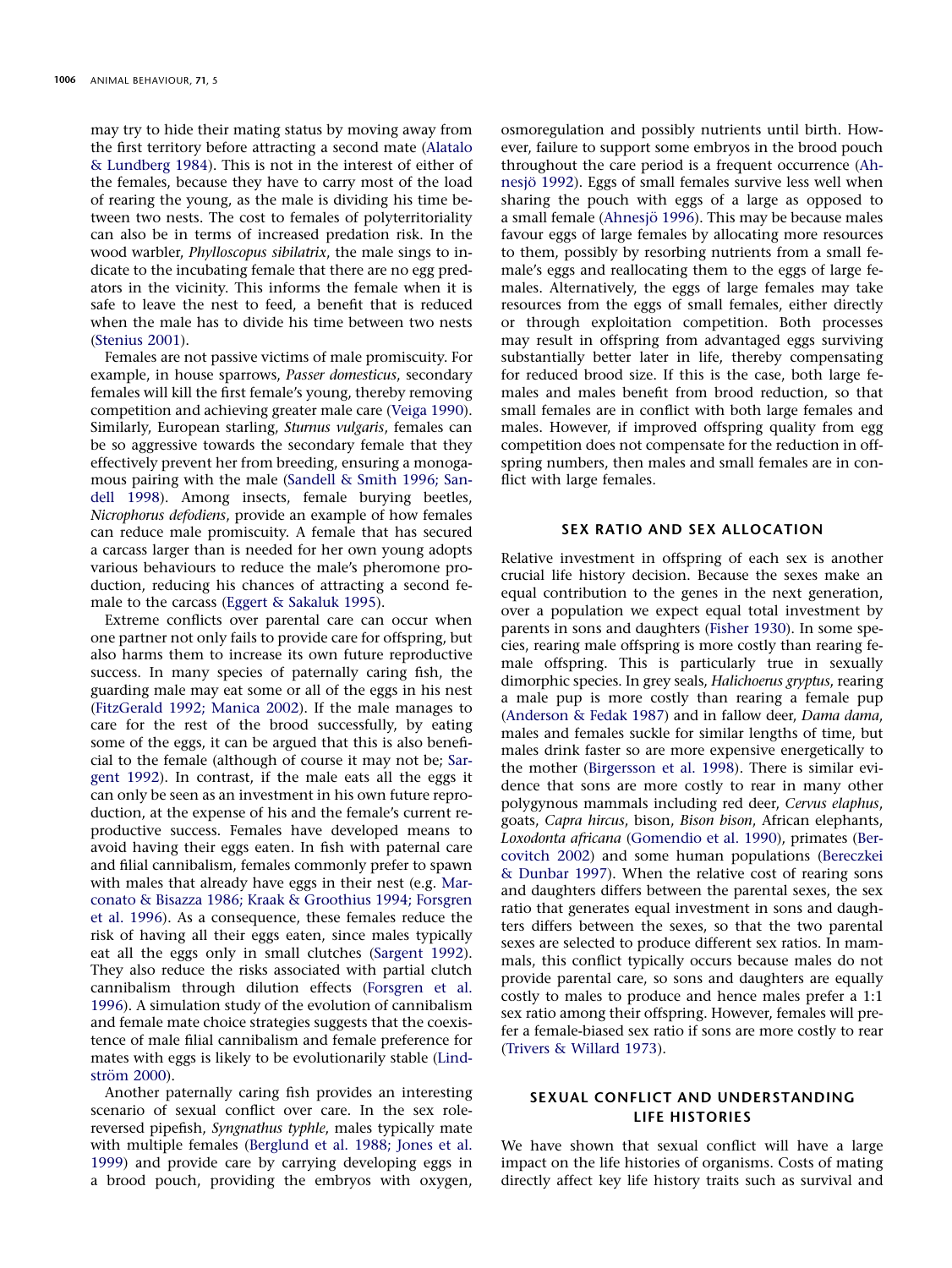<span id="page-8-0"></span>fecundity, which, in combination with their sensitivity to density, are the major determinants of population dynamics ([Roff 1992; Mueller & Joshi 2000](#page-11-0)). Sexual conflict exacerbates costs of reproduction because of costs to both mating partners of attempting to impose their sex's optimal strategy on their mate, and avoid their mate's attempts to do the same. Additional costs arise from pleiotropic and adaptive harm. The costs of conflict have implications for key life history traits, including how reproductive effort is distributed over the adult life span. Life history traits that we have previously tried to understand by using optimality models incorporating selection on only one sex may be the outcome of sexual conflict. For example, mathematical models suggest that male mating harm that has evolved to provoke the female into modifying her life history in the male's favour may, at least in theory, lead to the evolution of semelparity in females ([Lessells 2005](#page-10-0)). Explaining such a life history trait would be impossible without taking sexual conflict into account. The flip side of this is that conflicts themselves need to be understood in terms of life history; for instance, male harm of females may be explained as a method of exploiting plasticity in life history in relation to life expectancy. Selection is likely to promote ways to enable females to ameliorate mating costs (e.g. [Rice 1996](#page-11-0)).

To date, there are only a handful of studies where negative consequences of mating have been conclusively demonstrated (e.g. fruit flies, Drosophila melanogaster: [Chapman et al. 1995](#page-9-0); bed bugs: [Stutt & Siva-Jothy 2001](#page-11-0); dung flies: [Martin & Hosken 2003](#page-10-0)). We need experimental studies conclusively demonstrating fitness costs of mating, with careful measurement of potential direct and genetic benefits that might balance these costs, before we can evaluate the generality of this phenomenon. The influence of sexual conflict on life histories is important in understanding patterns of development. Intralocus conflicts may be reduced by delaying the expression of alleles with antagonistic fitness effects. This suggests a role for sexual conflict in explaining why many organisms have pronounced differences in their immature and mature life stages. In *D. melanogaster*, there appears to be no intralocus conflict in the juvenile stage, but in adults a large number of alleles are beneficial in one sex and detrimental in the other ([Chippindale et al. 2001; Rice & Chippindale](#page-9-0) [2001a\)](#page-9-0). Studies of the timing of expression of conflict alleles will throw light on the importance of sexual conflict in explaining observed developmental physiologies.

Life history differences between populations are generally explained in terms of the different environments they experience. However, differences in life histories may be adaptations to sexual conflict rather than to the environment, and the arbitrary nature of coevolutionary arms races means that correlations between life history and the environment may be weak. That sexual conflict can speed up the evolution of reproductive isolation has recently been shown in an experimental study on the dung fly S. cynipsea [\(Martin & Hosken 2003\)](#page-10-0). Although sexual conflict can lead to life history differences between populations without there being habitat or density differences, environmental factors will interact with aspects of sexual conflict. For instance, population density will influence

the encounter rate between potential mates such that conflicts over matings may be more severe in high-density populations.

Finally, although some degree of conflict is an intrinsic and unavoidable consequence of all interactions between unrelated individuals, it is worth bearing in mind that sexual reproduction is noteworthy more for the prevalence of cooperation than for the existence of conflict. What is clear is that for all organisms, the optimal partitioning of time and energy into growth, survival and reproduction depends on interactions between individuals and their sexual partners and on how the inevitably occurring conflicts are resolved.

#### Acknowledgments

We thank all the participants at the Sexual Conflict: A Life History Perspective workshop whose animated discussion stimulated this review, Lotta Sundström and the anonymous referees for many helpful comments and suggestions for improvements on the manuscript, and ASAB for generously supporting the workshop.

#### References

- Ah-King, M. 2003. Phylogenetic analyses of parental care evolution. Ph.D. thesis, Stockholm University.
- Ahnesjö, I. 1992. Consequences of male brood care; weight and number of newborn in a sex-role reversed pipefish. Functional Ecology, 6, 274–281.
- Ahnesjö, I. 1996. Apparent resource competition among embryos in the brood pouch of a male pipefish. Behavioral Ecology and Sociobiology, 38, 167–172.
- Alatalo, R. V. & Lundberg, A. 1984. Polyterritorial polygyny in the pied flycatcher Ficedula hypoleuca: evidence for the deception hypothesis. Annales Zoologici Fennici, 21, 217–228.
- Anderson, S. S. & Fedak, M. A. 1987. Grey seal, Halichoerus gryptus, energetics: females invest more in male offspring. Journal of Zoology, 211, 667–679.
- Andersson, M. 1994. Sexual Selection. Princeton, New Jersey: Princeton University Press.
- Arnqvist, G. 1992. The effects of operational sex ratio on the relative mating success of extreme male phenotypes in the water strider Gerris odontogaster (Zett.) (Heteroptera; Gerridae). Animal Behaviour, 43, 681–683.
- Arnqvist, G. 1997. The evolution of water strider mating systems: causes and consequences of sexual conflicts. In: The Evolution of Mating Systems in Insects and Arachnids (Ed. by J. C. Choe & B. J. Crespi), pp. 146–163. Cambridge: Cambridge University Press.
- Arnqvist, G. & Nilsson, T. 2000. The evolution of polyandry: multiple mating and female fitness in insects. Animal Behaviour, 60, 145–164.
- Arnqvist, G. & Rowe, L. 1995. Sexual conflict and arms races between the sexes: a morphological adaptation for control of mating in a female insect. Proceedings of the Royal Society of London, Series B, 261, 123–127.
- Arnqvist, G. & Rowe, L. 2002a. Antagonistic coevolution between the sexes in a group of insects. Nature, 415, 787–789.
- Arnqvist, G. & Rowe, L. 2002b. Correlated evolution of male and female morphologies in water striders. Evolution, 56, 936–947.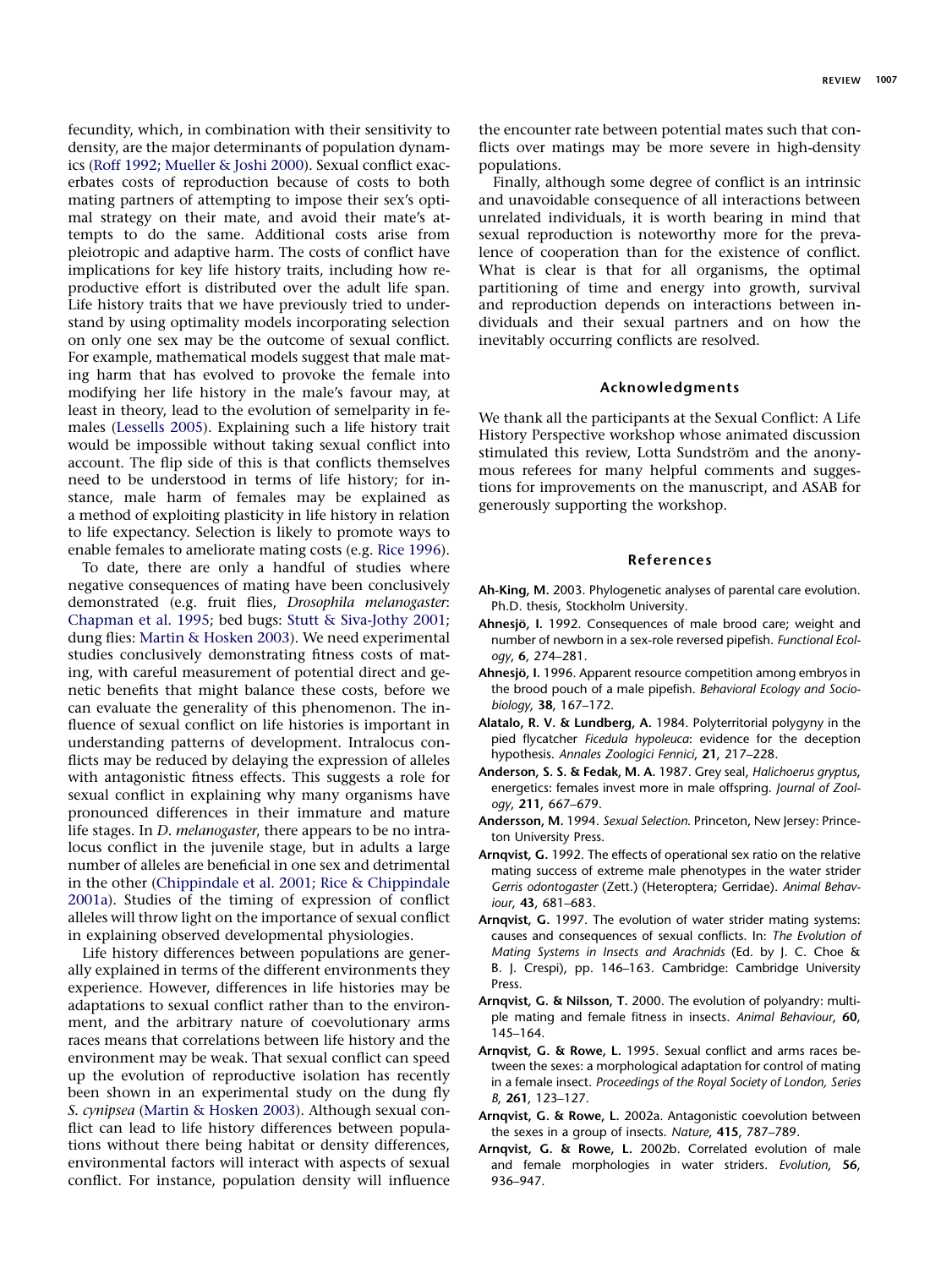- <span id="page-9-0"></span>Arnqvist, G. & Rowe, L. 2005. Sexual Conflict. Princeton, New Jersey: Princeton University Press.
- Baer, B. & Schmid-Hempel, P. 1999. Experimental variation in polyandry affects parasite loads and fitness in a bumble-bee. Nature, 397, 151–154.
- Baer, B., Morgan, E. D. & Schmid-Hempel, P. 2001. A nonspecific fatty acid within the bumblebee mating plug prevents females from remating. Proceedings of the National Academy of Sciences, U.S.A., 98, 3926–3928.
- Barlow, D. P. 1995. Gametic imprinting in mammals. Science, 270, 1610–1613.
- Bateman, A. J. 1948. Intra-sexual selection in Drosophila. Heredity, 2, 349–368.
- Bercovitch, F. B. 2002. Sex-biased parental investment in primates. International Journal of Primatology, 23, 905–921.
- Bereczkei, T. & Dunbar, R. I. M. 1997. Female-biased reproductive strategies in a Hungarian Gypsy population. Proceedings of the Royal Society of London, Series B, 264, 17–22.
- Berglund, A. & Rosenqvist, G. 2003. Sex role reversal in pipefish. Advances in the Study of Behavior, 32, 131–167.
- Berglund, A., Rosenqvist, G. & Svensson, I. 1988. Multiple matings and paternal brood care in the pipefish, Syngnathus typhle. Oikos, 51, 184–188.
- Birgersson, B., Tillbom, M. & Ekvall, K. 1998. Male-biased investment in fallow deer: an experimental study. Animal Behaviour, 56, 301–307.
- Birkhead, T. R. & Møller, A. P. (Eds) 1998. Sperm Competition and Sexual Selection. London: Academic Press.
- Boggs, C. L. & Gilbert, L. E. 1979. Male contribution to egg production in butterflies: evidence for transfer of nutrients at mating. Science, 206, 83–84.
- Bulmer, M. G. & Parker, G. A. 2002. The evolution of anisogamy: a game-theoretic approach. Proceedings of the Royal Society of London, Series B, 269, 2381–2388.
- Burt, A. & Trivers, R. 1998. Selfish DNA and breeding system in flowering plants. Proceedings of the Royal Society of London, Series B, 265, 141–146.
- Cameron, E. Z. 1998. Is suckling behaviour a useful predictor of milk intake? A review. Animal Behaviour, 56, 521–532.
- Chapman, T. 2001. Seminal fluid-mediated fitness traits in Drosophila. Heredity, 87, 1–11.
- Chapman, T., Liddle, L. F., Kalb, J. M., Wolfner, M. F. & Partridge, L. 1995. Cost of mating in Drosophila melanogaster females is mediated by male accessory gland products. Nature, 373, 241–244.
- Chapman, T., Arnqvist, G., Bangham, J. & Rowe, L. 2003. Sexual conflict. Trends in Ecology and Evolution, 18, 41–47.
- Chippindale, A. K., Gibson, J. R. & Rice, W. R. 2001. Negative genetic correlation for adult fitness between sexes reveals ontogenetic conflict in Drosophila. Proceedings of the National Academy of Sciences, U.S.A., 98, 1671–1675.
- Clutton-Brock, T. H. 1991. The Evolution of Parental Care. Princeton, New Jersey: Princeton University Press.
- Constantz, G. D. 1984. Sperm competition in Poecilid fishes. In: Sperm Competition and the Evolution of Animal Mating Systems (Ed. by R. L. Smith), pp. 465–485. London: Academic Press.
- Cosmides, L. M. & Tooby, J. 1981. Cytoplasmic inheritance and intragenomic conflict. Journal of Theoretical Biology, 89, 83–129.
- Crudgington, H. S. & Siva-Jothy, M. 2000. Genital damage, kicking and early death. Nature, 407, 855–856.
- Davies, N. B. 1992. Dunnock Behaviour and Social Evolution. Oxford: Oxford University Press.
- Dufour, D. L. & Sauther, M. L. 2002. Comparative and evolutionary dimensions of the energetics of human pregnancy and lactation. American Journal of Human Biology, 14, 584–602.
- Eberhard, W. G. 1996. Female Control: Sexual Selection by Cryptic Female Choice. Princeton, New Jersey: Princeton University Press.
- Eggert, A. K. & Sakaluk, S. K. 1995. Female-coerced monogamy in burying beetles. Behavioral Ecology and Sociobiology, 37, 147–153.
- Elgar, M. A. & Crespi, B. J. 1992. Cannibalism: Ecology and Evolution Among Diverse Taxa. New York: Oxford University Press.
- Elwood, R. 1992. Pup-cannibalism in rodents: causes and consequences. In: Cannibalism: Ecology and Evolution Among Diverse Taxa (Ed. by M. A. Elgar & B. J. Crespi), pp. 299–322. New York: Oxford University Press.
- Fairbairn, D. J. & Preziosi, R. F. 1994. Sexual selection and the evolution of allometry for sexual size dimorphism in the water strider, Aquarius remigis. American Naturalist, 144, 101–118.
- Fisher, R. A. 1930. The Genetical Theory of Natural Selection. Oxford: Clarendon.
- FitzGerald, G. J. 1992. Filial cannibalism in fishes: why do parents eat their offspring? Trends in Ecology and Evolution, 7, 7–10.
- Forsgren, E., Karlsson, A. & Kvarnemo, C. 1996. Female sand gobies gain direct benefits by choosing males with eggs in their nests. Behavioral Ecology and Sociobiology, 39, 91–96.
- Freeman-Gallant, C. R. 1996. DNA fingerprinting reveals female preference for male parental care in Savannah sparrows. Proceedings of the Royal Society of London, Series B, 263, 157–160.
- Gibson, J. R., Chippindale, A. K. & Rice, W. R. 2002. The X chromosome is a hot spot for sexually antagonistic fitness variation. Proceedings of the Royal Society of London, Series B, 269, 499-505.
- Gillott, C. 2003. Male accessory gland secretions: modulators of female reproductive physiology and behavior. Annual Review of Entomology, 48, 163–184.
- Gomendio, M., Clutton-Brock, T. H., Albon, S. D., Guinness, F. E. & Simpson, M. J. 1990. Mammalian sex ratios and variation in cost of rearing sons and daughters. Nature, 343, 261–263.
- Gwynne, D. T. 1983. Male nutritional investment and the evolution of sexual differences in the Tettigoniidae and other Orthoptera. In: Orthopteran Mating Systems: Sexual Competition in a Diverse Group of Insects (Ed. by D. T. Gwynne & G. K. Morris), pp. 337–366. Boulder, Colorado: Westview Press.
- Hager, R. & Johnstone, R. A. 2003. The genetic basis of family conflict resolution in mice. Nature, 421, 533–535.
- Haig, D. 1996. Placental hormones, genomic imprinting, and maternal-fetal communication. Journal of Evolutionary Biology, 9, 357–380.
- Haig, D. & Westoby, M. 1989. Parent-specific gene-expression and the triploid endosperm. American Naturalist, 134, 147–155.
- Hansson, B., Bensch, S. & Hasselquist, D. 1997. Infanticide in great reed warblers: secondary females destroy eggs of primary females. Animal Behaviour, 54, 297–304.
- Hausfater, G. & Hrdy, S. B. 1984. Infanticide: Comparative and Evolutionary Perspectives. New York: Aldine.
- Hellriegel, B. & Bernasconi, G. 2000. Female-mediated differential sperm storage in a fly with complex spermathecae, Scatophaga stercoraria. Animal Behaviour, 59, 311–317.
- Hiraiwa-Hasegawa, M. 1988. On the adaptive significance of infanticide in primates. Trends in Ecology and Evolution, 3, 102–105.
- Hosken, D. J. & Stockley, P. 2003. Benefits of polyandry: a life history perspective. Evolutionary Biology, 33, 173–194.
- Hosken, D. J., Garner, T. W. J., Tregenza, T., Wedell, N. & Ward, P. I. 2003a. Superior sperm competitors sire higher-quality young. Proceedings of the Royal Society of London, Series B, 270, 1933-1938.
- Hosken, D. J., Martin, O. Y., Born, J. & Huber, F. 2003b. Sexual conflict in Sepsis cynipsea: female reluctance, fertility and mate choice. Journal of Evolutionary Biology, 16, 485–490.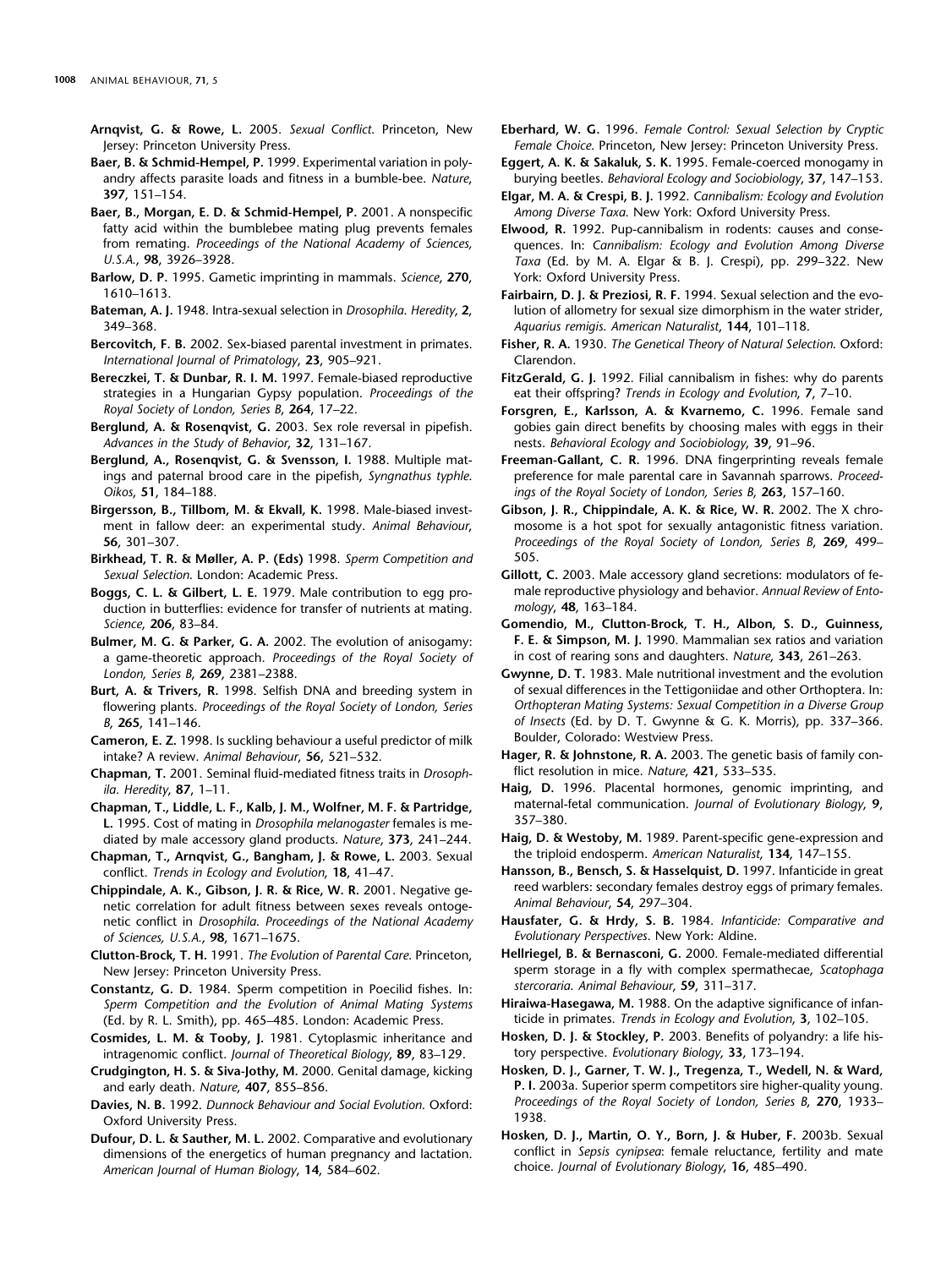- <span id="page-10-0"></span>Houston, A. I. & Davies, N. B. 1985. The evolution of cooperation and life history in the dunnock. In: Behavioural Ecology (Ed. by R. M. Sibly & R. H. Smith), pp. 471–487. Oxford: Blackwell Scientific.
- Hurst, L. D. 1990. Parasite diversity and the evolution of diploidy, multicellularity and anisogamy. Journal of Theoretical Biology, 144, 429–443.
- Hurst, L. D. 1992. Intragenomic conflict as an evolutionary force. Proceedings of the Royal Society of London, Series B, 248, 135-140.
- Hurst, L. D. 1999. Is multiple paternity necessary for the evolution of genomic imprinting? Genetics, 153, 509-512.
- Johnstone, R. A. & Keller, L. 2000. How males can gain by harming their mates: sexual conflict, seminal toxins and the cost of mating. American Naturalist, 156, 368–377.
- Jones, A. G., Rosenqvist, G., Berglund, A. & Avise, J. C. 1999. The genetic mating system of a sex-role reversed pipefish (Syngnathus typhle): a molecular inquiry. Behavioral Ecology and Sociobiology, 46, 357–365.
- Jormalainen, V. & Merilaita, S. 1995. Female resistance and duration of mate-guarding in three aquatic peracarids (Crustacea). Behavioral Ecology and Sociobiology, 36, 43–48.
- Jormalainen, V., Merilaita, S. & Riihimäki, J. 2001. Costs of intersexual conflict in the isopod Idotea baltica. Journal of Evolutionary Biology, 14, 763–772.
- Knight, J. 2002. Sexual stereotypes. Nature, 415, 254–256.
- Kokita, T. & Nakazono, A. 2001. Sexual conflict over mating system: the case of a pair-territorial filefish without parental care. Animal Behaviour, 62, 147–155.
- Kraak, S. B. M. & Groothius, T. G. G. 1994. Female preference for nests with eggs is based on the presence of the eggs themselves. Behaviour, 131, 189–206.
- Kubli, E. 2003. Sex-peptides: seminal peptides of the Drosophila male. Cellular and Molecular Life Sciences, 60, 1689–1704.
- Lande, R. 1980. Sexual dimorphism, sexual selection, and adaptation in polygenic characters. Evolution, 34, 292–305.
- Law, R. & Hutson, V. 1992. Intracellular symbionts and the evolution of uniparental cytoplasmic inheritance. Proceedings of the Royal Society of London, Series B, 248, 69–77.
- LeBas, N. R., Hockham, L. R. & Ritchie, M. G. 2003. Nonlinear and correlational sexual selection on 'honest' female ornamentation. Proceedings of the Royal Society of London, Series B, 270, 2159– 2165.
- Lessells, C. M. 1999. Sexual conflicts in animals. In: Levels of Selection (Ed. by L. Keller), pp. 75–99. Princeton, New Jersey: Princeton University Press.
- Lessells, C. M. 2002. Parentally biased favouritism: why should parents specialize in caring for different offspring? Philosophical Transactions of the Royal Society of London, Series B, 357, 381–403.
- Lessells, C. M. 2005. Why are males bad for females? Models for the evolution of damaging male mating behavior. American Naturalist, 165, S46–S63.
- Lessells, C. M. & Parker, G. A. 1999. Parent–offspring conflict: the full-sib-half-sib fallacy. Proceedings of the Royal Society of London, Series B, 266, 1637-1643.
- Lindenfors, P. 2002. Sexually antagonistic selection on primate size. Journal of Evolutionary Biology, 15, 595–607.
- Lindenfors, P. & Tullberg, B. S. 1998. Phylogenetic analyses of primate size evolution: the consequences of sexual selection. Biological Journal of the Linnean Society, 64, 413–447.
- Lindström, K. 2000. The evolution of filial cannibalism and female mate choice strategies as resolutions to sexual conflict in fishes. Evolution, 54, 617–627.
- Lloyd, V. 2000. Parental imprinting in Drosophila. Genetica, 109, 35–44.
- McLain, D. K. & Pratt, A. E. 1999. The cost of sexual coercion and heterospecific sexual harassment on the fecundity of a hostspecific, seed-eating insect (Neacoryphus bicrucis). Behavioral Ecology and Sociobiology, 46, 164–170.
- McNamara, J. M., Gasson, C. E. & Houston, A. I. 1999. Incorporating rules for responding into evolutionary games. Nature, 401, 368–371.
- McNamara, J. M., Houston, A. I., Barta, Z. & Osorno, J.-L. 2003. Should young ever be better off with one parent than with two? Behavioral Ecology, 14, 301–310.
- Magnhagen, C. 1991. Predation risk as a cost of reproduction. Trends in Ecology and Evolution, 6, 183–186.
- Manica, A. 2002. Filial cannibalism in teleost fish. Biological Reviews, 77, 261–277.
- Marconato, A. & Bisazza, A. 1986. Males whose nests contain eggs are preferred by female Cottus gobio L. (Pisces, Cottidae). Animal Behaviour, 34, 1580–1582.
- Markman, S., Yom-Tov, Y. & Wright, J. 1995. Male parental care in the orange-tufted sunbird: behavioural adjustments in provisioning and nest guarding effort. Animal Behaviour, 50, 655– 669.
- Markman, S., Yom-Tov, Y. & Wright, J. 1996. The effects of male removal on female parental care in the orange-tufted sunbird. Animal Behaviour, 52, 437–444.
- Martin, O. Y. & Hosken, D. J. 2003. The evolution of reproductive isolation through sexual conflict. Nature, 423, 979–982.
- Michiels, N. K. 1998. Mating conflicts and sperm competition in simultaneous hermaphrodites. In: Sperm Competition and Sexual Selection (Ed. by T. R. Birkhead & A. P. Møller), pp. 219–254. London: Academic Press.
- Mochizuki, A., Takeda, Y. & Iwasa, Y. 1996. The evolution of genomic imprinting. Genetics, 144, 1283–1295.
- Monk, M., Boubelik, M. & Lehnert, S. 1987. Temporal and regional changes in DNA methylation in the embryonic, extraembryonic and germ-cell lineages during mouse embryo development. Development, 99, 371–382.
- Montrose, V. T., Harris, W. E. & Moore, P. J. 2004. Sexual conflict and cooperation under naturally occurring male enforced monogamy. Journal of Evolutionary Biology, 17, 443–452.
- Moore, A. J., Gowaty, P. A., Wallin, W. G. & Moore, P. J. 2001. Sexual conflict and the evolution of female mate choice and male social dominance. Proceedings of the Royal Society of London, Series B, 268, 517–523.
- Moore, T. & Haig, D. 1991. Genomic imprinting in mammalian development: a parental tug-of-war. Trends in Genetics, 7, 45–49.
- Morrow, E. H. & Arnqvist, G. 2003. Costly traumatic insemination and a female counter-adaptation in bed bugs. Proceedings of the Royal Society of London, Series B, 270, 2377–2381.
- Morrow, E. H., Arnqvist, G. & Pitnick, S. 2003. Adaptation versus pleiotropy: why do males harm their mates? Behavioral Ecology, 14, 802–806.
- Mueller, L. D. & Joshi, A. 2000. Stability in Model Populations. Princeton, New Jersey: Princeton University Press.
- Murphy, S. K. & Jirtle, R. L. 2003. Imprinting evolution and the price of silence. BioEssays, 25, 577–588.
- Packer, C. & Pusey, A. E. 1984. Infanticide in carnivores. In: Infanticide: Comparative and Evolutionary Perspectives (Ed. by G. Hausfater & S. B. Hrdy), pp. 31–42. New York: Aldine.
- Parker, G. A. 1978. Selection on non-random fusion of gametes during the evolution of anisogamy. Journal of Theoretical Biology, 73, 1–28.
- Parker, G. A., Baker, R. R. & Smith, V. G. F. 1972. The origin and evolution of gamete dimorphism and the male–male phenomenon. Journal of Theoretical Biology, 36, 529–553.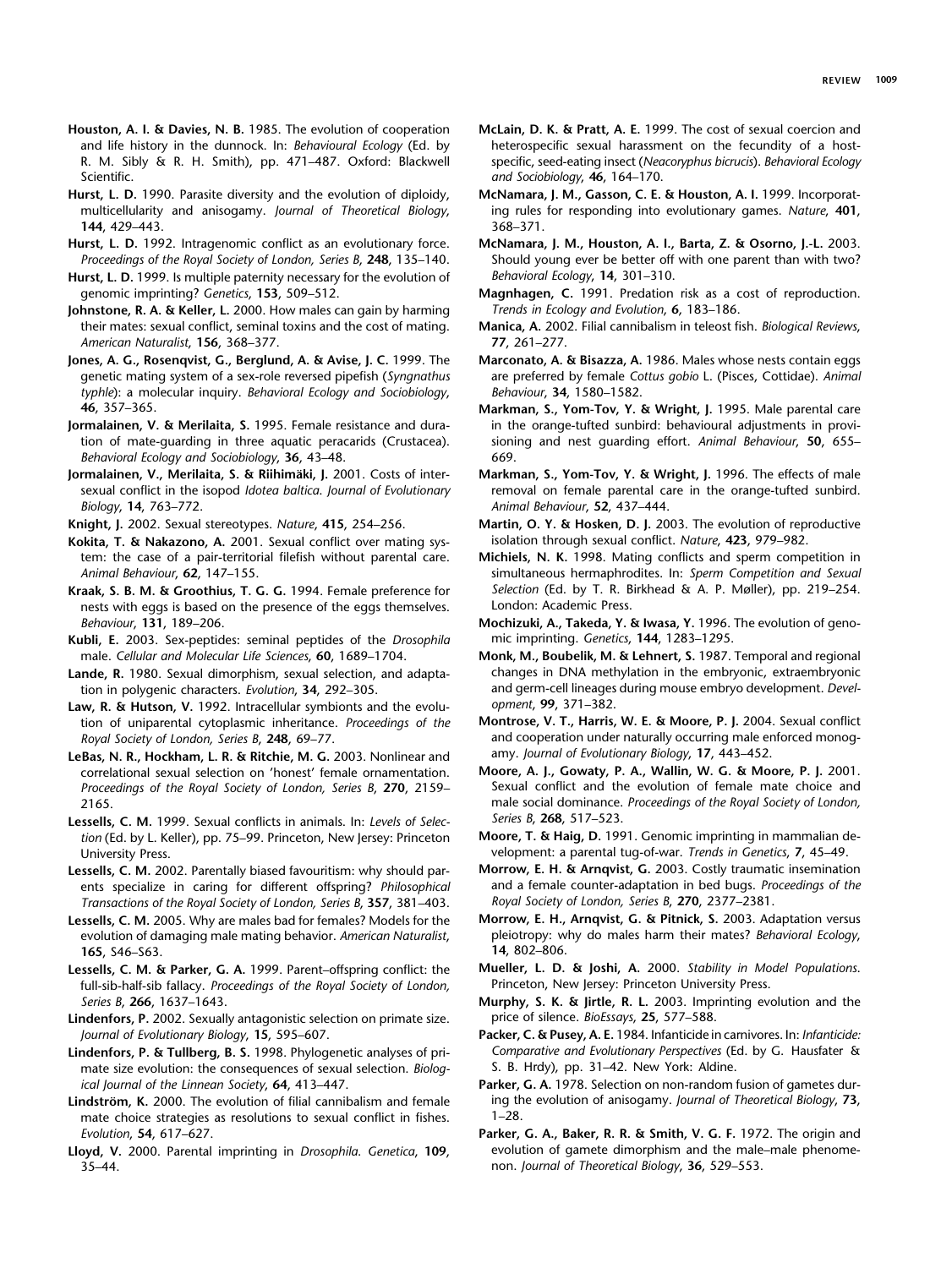- <span id="page-11-0"></span>Pärt, T., Gustafsson, L. & Moreno, J. 1992. Terminal investment and a sexual conflict in the collared flycatcher (Ficedula albicollis). American Naturalist, 140, 868–882.
- Partridge, L. & Hurst, L. D. 1998. Sex and conflict. Science, 281, 2003–2008.
- Pusey, A. E. & Packer, C. 1994. Infanticide in lions: consequences and counterstrategies. In: Infanticide and Parental Care (Ed. by S. Parmigiani & F. vom Saal), pp. 277–299. London: Harwood academic publishers.
- Randerson, J. P. & Hurst, L. D. 1999. Small sperm, uniparental inheritance and selfish cytoplasmic elements: a comparison of two models. Journal of Evolutionary Biology, 12, 1110–1124.
- Randerson, J. P. & Hurst, L. D. 2001. A comparative test of a theory for the evolution of anisogamy. Proceedings of the Royal Society of London, Series B, 268, 879–884.
- Ratnieks, F. L. W. & Reeve, H. K. 1992. Conflict in single-queen Hymenopteran societies: the structure of conflict and processes that reduce conflict in advanced eusocial species. Journal of Theoretical Biology, 158, 33–65.
- Reinhardt, K., Naylor, R. & Siva-Jothy, M. T. 2003. Reducing a cost of traumatic insemination: female bedbugs evolve a unique organ. Proceedings of the Royal Society of London, Series B, 270, 2371– 2375.
- Rice, W. R. 1984. Sex chromosomes and the evolution of sexual dimorphism. Evolution, 38, 735–742.
- Rice, W. R. 1987. The accumulation of sexually antagonistic genes as a selective agent promoting the evolution of reduced recombination between primitive sex chromosomes. Evolution, 41, 911–914.
- Rice, W. R. 1992. Sexually antagonistic genes; experimental evidence. Science, 256, 1436–1439.
- Rice, W. R. 1996. Sexually antagonistic male adaptation triggered by experimental arrest of female evolution. Nature, 381, 232–243.
- Rice, W. R. 1998a. Intergenomic conflict, interlocus antagonistic coevolution, and the evolution of reproductive isolation. In: Endless Forms: Species and Speciation (Ed. by D. J. Howard & S. H. Berlocher), pp. 261–270. New York: Oxford University Press.
- Rice, W. R. 1998b. Male fitness increases when females are eliminated from gene pool: implications for the Y chromosome. Proceedings of the National Academy of Sciences, U.S.A., 95, 6217–6221.
- Rice, W. R. & Chippindale, A. K. 2001a. Intersexual ontogenetic conflict. Journal of Evolutionary Biology, 14, 685–693.
- Rice, W. R. & Chippindale, A. K. 2001b. Y chromosome polymorphism is a strong determinant of male fitness in Drosophila melanogaster. Proceedings of the National Academy of Sciences, U.S.A., 98, 5677–5682.
- Roff, D. A. 1992. The Evolution of Life Histories: Theory and Analysis. London: Chapman & Hall.
- Roff, D. A. 1997. Evolutionary Quantitative Genetics. London: Chapman & Hall.
- Roulin, A. & Hager, R. 2003. Indiscriminate nursing in communal breeders: a role for genomic imprinting. Ecology Letters, 6, 165– 166.
- Rowe, L. & Arnqvist, G. 2002. Sexually antagonistic coevolution in a mating system: combining experimental and comparative approaches to address evolutionary processes. Evolution, 56, 754– 767.
- Rowe, L., Arnqvist, G., Sih, A. & Krupa, J. J. 1994. Sexual conflict and the evolutionary ecology of mating patterns: water striders as a model system. Trends in Ecology and Evolution, 9, 289–293.
- Royle, N. J., Hartley, I. R. & Parker, G. A. 2002. Sexual conflict reduces offspring fitness. Nature, 416, 733–736.
- Sandell, M. 1998. Female aggression and the maintenance of monogamy: female behaviour predicts male mating status in

European starlings. Proceedings of the Royal Society of London, Series B, 265, 1307-1311.

- Sandell, M. & Smith, H. G. 1996. Already mated females constrain male mating success in European starlings. Proceedings of the Royal Society of London, Series B, 263, 743-747.
- Sanford, J. P., Clark, H. J., Chapman, V. M. & Rossant, J. 1987. Differences in DNA methylation during oogenesis and spermatogenesis and their persistence during early embryogenesis in the mouse. Gene and Development, 1, 1039–1046.
- Sargent, R. C. 1992. Ecology of filial cannibalism in fish: theoretical perspectives. In: Cannibalism: Ecology and Evolution Among Diverse Taxa (Ed. by M. A. Elgar & B. J. Crespi), pp. 38–62. Oxford: Oxford University Press.
- Schneider, J. M. 1999. Delayed oviposition: a female strategy to counter infanticide by males? Behavioral Ecology, 10, 567–571.
- Schneider, J. M. & Lubin, Y. 1996. Infanticidal male eresid spiders. Nature, 381, 655–656.
- Schneider, J. M. & Lubin, Y. 1997. Infanticide by males in a spider with suicidal maternal care, Stegodyphus lineatus. Animal Behaviour, 54, 305–312.
- Sheldon, B. 2002. Relating paternity to paternal care. Philosophical Transactions of the Royal Society of London, Series B, 357, 341– 350.
- Simmons, L. W. 1992. Quantification of role reversal in relative parental investment in a bush cricket. Nature, 358, 61–63.
- Simmons, L. W. 1995. Courtship feeding in katydids (Orthoptera: Tettigoniidae): investment in offspring and in obtaining fertilizations. American Naturalist, 146, 307–315.
- Simmons, L. W. 2001. Sperm Competition and its Evolutionary Consequences in the Insects. Princeton, New Jersey: Princeton University Press.
- Simmons, L. W. & Gwynne, D. T. 1991. The refractory period of female katydids (Orthoptera: Tettigoniidae): sexual conflict over the remating interval? Behavioral Ecology, 2, 276–282.
- Slagsvold, T., Amundsen, T., Dale, S. & Lampe, H. 1992. Female– female aggression explains polyterritoriality in male pied flycatchers. Animal Behaviour, 43, 397–407.
- Smith, H. G. & Sandell, M. I. 1998. Intersexual competition in a polygynous mating system. Oikos, 83, 484–495.
- Spencer, H. G. 2000. Population genetics and evolution of genomic imprinting. Annual Review of Genetics, 34, 457–477.
- Spencer, H. G., Feldman, M. W. & Clark, A. G. 1998. Genetic conflicts, multiple paternity and the evolution of genomic imprinting. Genetics, 120, 605–613.
- Stenius, S. 2001. Cooperation and conflict during reproduction in polyterritorial wood warblers (Phylloscopus sibilatrix). Ph.D. thesis, Stockholm University.
- Stockley, P. 1997. Sexual conflict resulting from adaptations to sperm competition. Trends in Ecology and Evolution, 12, 154–159.
- Stutt, A. D. & Siva-Jothy, M. T. 2001. Traumatic insemination and sexual conflict in the bed bug Cimex lectularius. Proceedings of the National Academy of Sciences, U.S.A., 98, 5683–5687.
- Tallamy, D. W. 2000. Sexual selection and the evolution of exclusive paternal care in arthropods. Animal Behaviour, 60, 559–567.
- Thornhill, R. 1976. Sexual selection and nuptial feeding behaviour in Bittacus apicalis (Insecta: Mecoptera). American Naturalist, 110, 529–548.
- Trivers, R. L. 1972. Parental investment and sexual selection. In: Sexual Selection and the Descent of Man, 1871–1971 (Ed. by B. Campbell), pp. 136–179. Chicago: Aldine.
- Trivers, R. L. & Willard, D. E. 1973. Natural selection of parental ability to vary the sex ratio of offspring. Science, 179, 90–92.
- Vahed, K. 1998. The function of nuptial feeding in insects: a review of empirical studies. Biological Reviews, 73, 43–78.